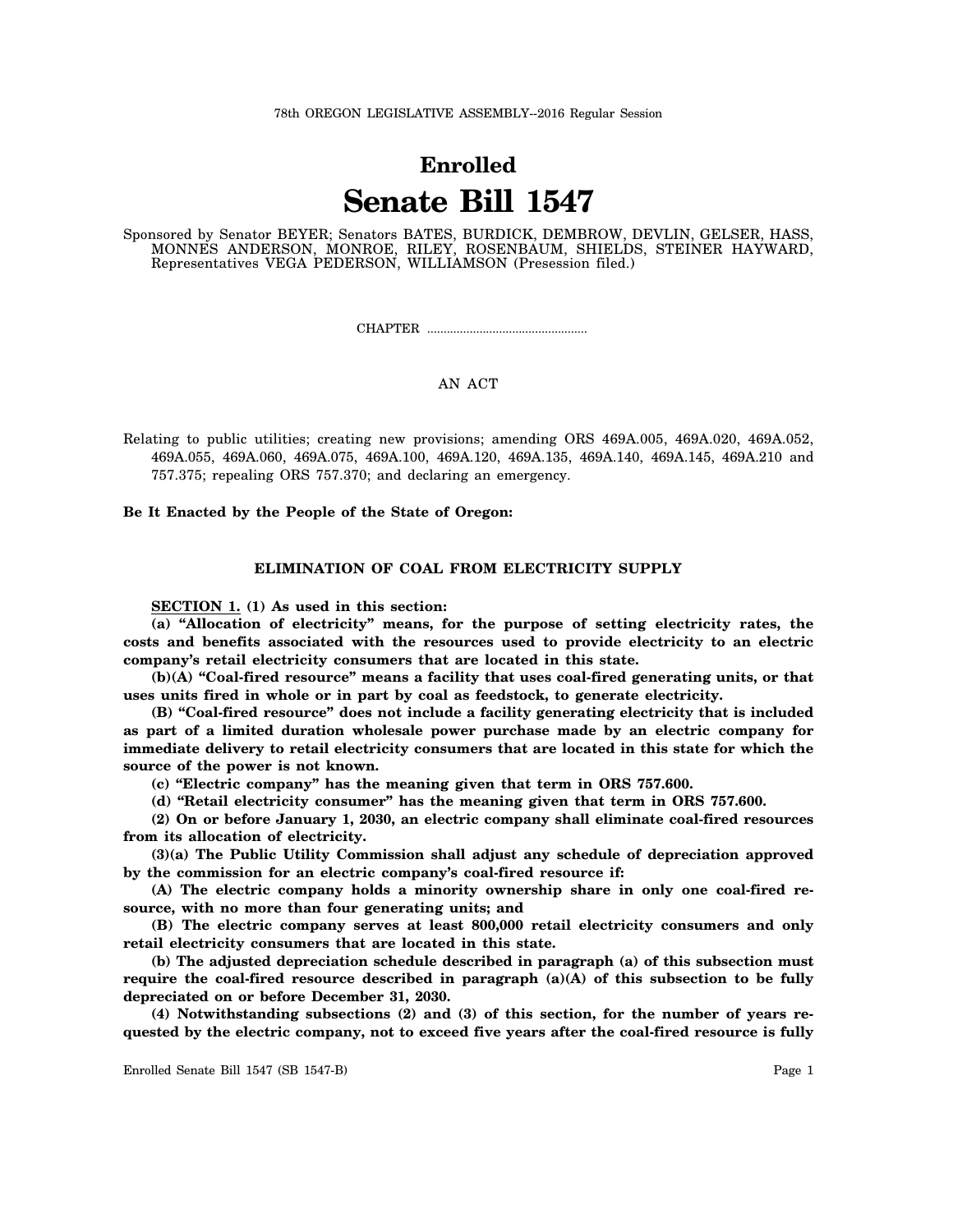**depreciated, the commission shall authorize an electric company described in subsection (3) of this section to include in the company's allocation of electricity the costs and benefits associated with the coal-fired resource described in subsection (3)(a)(A) of this section if:**

**(a) The electric company requests the commission to authorize the allocation of electricity; or**

**(b) The owners of the coal-fired resource agree to close the coal-fired resource on or before the date that is five years after the date the coal-fired resource is fully depreciated.**

**(5) For purposes of evaluating the prudence of an investment decision regarding a coalfired resource made after the effective date of this 2016 Act, or an investment related to the continued operation of a coal-fired resource made after the effective date of this 2016 Act, the useful life of the coal-fired resource may not be considered to be any later than January 1, 2030, unless the commission determines otherwise.**

**(6) Notwithstanding ORS 757.355, this section does not prevent the full recovery of prudently incurred costs related to the decommissioning or remediation of a coal-fired resource or the closure of a coal-fired resource, at the time those costs are incurred.**

**SECTION 2. The Public Utility Commission may consider the net gain or net loss upon the sale of any coal-fired resource, as defined in section 1 of this 2016 Act, for allocation to the retail electricity consumers, as defined in ORS 757.600, of an electric company that makes sales of electricity to 25,000 or more retail electricity consumers in this state.**

# **AMENDMENTS TO STATUTES REGULATING RENEWABLE PORTFOLIO STANDARDS (Definitions)**

**SECTION 3.** ORS 469A.005 is amended to read:

469A.005. As used in ORS 469A.005 to 469A.210:

**(1) "Acquires service territory" does not include an acquisition by a city of a facility, plant, equipment or service territory within the boundaries of the city, pursuant to ORS 225.020 or city charter, if the city:**

**(a) Already owns, controls or operates an electric light and power system for supplying electricity to the inhabitants of the city and for general municipal purposes;**

**(b) Provides fair, just and reasonable compensation to the electric company whose service territory is acquired that:**

**(A) Gives consideration for the service territory rights and the cost of the facility, plant or equipment acquired and for depreciation, fair market value, reproduction cost and any other relevant factor; and**

**(B) Is based on the present value of the service territory rights and the facility, plant and equipment acquired, including the value of poles, wires, transformers and similar and related appliances necessarily required to provide electric service; and**

**(c) Pays any stranded costs obligation established pursuant to section 18 of this 2016 Act.** [*(1)*] **(2)** "Banked renewable energy certificate" means a bundled or unbundled renewable energy certificate that is not used by an electric utility or electricity service supplier to comply with a renewable portfolio standard in a calendar year**,** and that is carried forward for the purpose of compliance with a renewable portfolio standard in a subsequent year.

[*(2)*] **(3)** "BPA electricity" means electricity provided by the Bonneville Power Administration, including [*all*] electricity [*from*] **generated by** the Federal Columbia River Power System hydroelectric projects and [*other*] electricity acquired by the Bonneville Power Administration by contract.

[*(3)*] **(4)** "Bundled renewable energy certificate" means a renewable energy certificate for qualifying electricity that is acquired:

(a) By an electric utility or electricity service supplier by a trade, purchase or other transfer of electricity that includes the **renewable energy** certificate that was issued for the electricity; or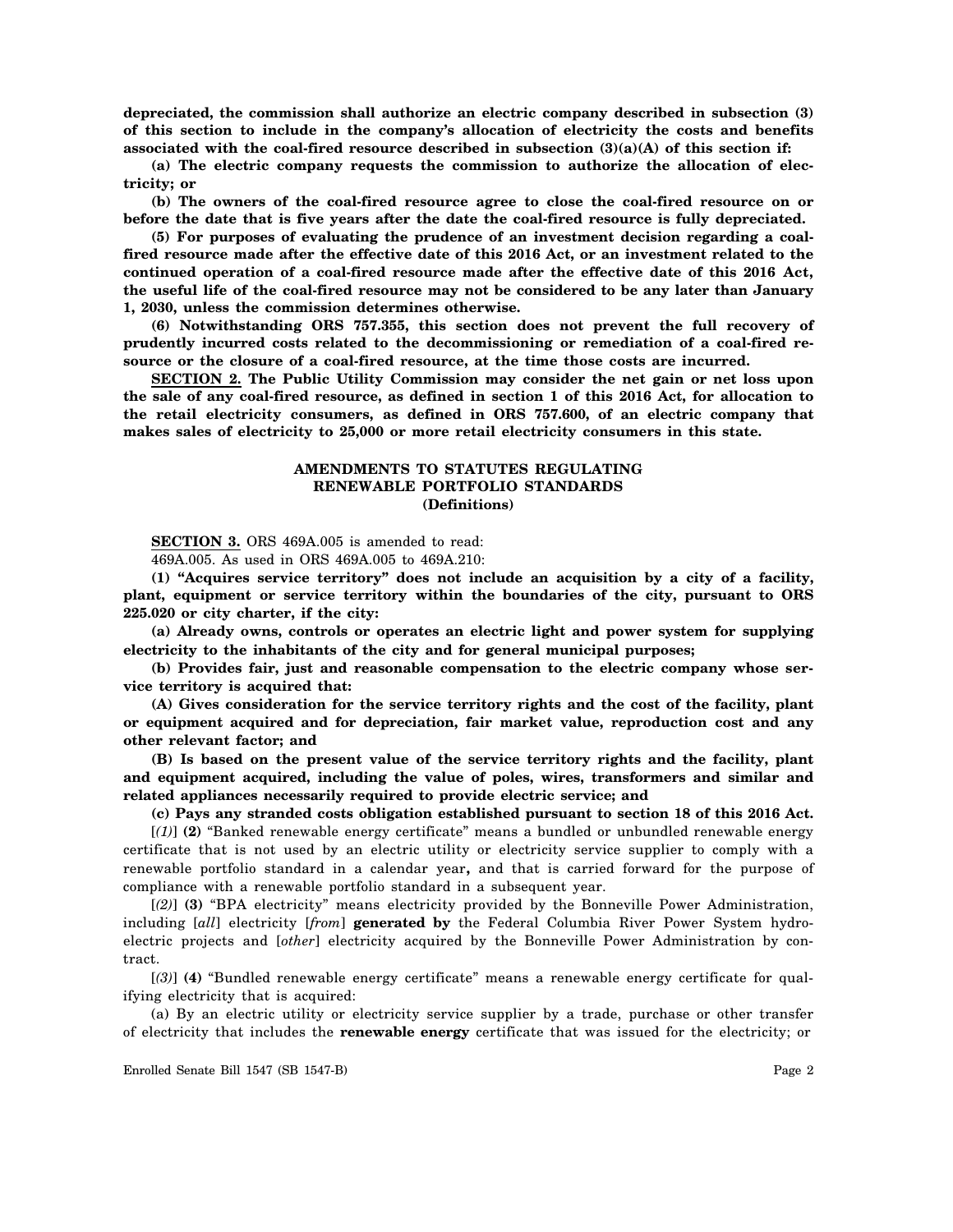(b) By an electric utility by generation of the electricity for which the **renewable energy** certificate was issued.

[*(4)*] **(5)** "Compliance year" means the calendar year for which the electric utility or electricity service supplier seeks to establish compliance with the renewable portfolio standard applicable to the **electric** utility or **electricity service** supplier in the compliance report submitted under ORS 469A.170.

[*(5)*] **(6)** "Consumer-owned utility" means a municipal electric utility, a people's utility district organized under ORS chapter 261 that sells electricity or an electric cooperative organized under ORS chapter 62.

**(7) "Distribution utility" has the meaning given that term in ORS 757.600.**

[*(6)*] **(8)** "Electric company" has the meaning given that term in ORS 757.600.

[*(7)*] **(9)** "Electric utility" has the meaning given that term in ORS 757.600.

[*(8)*] **(10)** "Electricity service supplier" has the meaning given that term in ORS 757.600.

[*(9)*] **(11)** "Qualifying electricity" means electricity described in ORS 469A.010.

[*(10)*] **(12)** "Renewable energy source" means a source of electricity described in ORS 469A.025.

[*(11)*] **(13)** "Retail electricity consumer" means a retail electricity consumer, as defined in ORS 757.600, that is located in Oregon.

[*(12)*] **(14)** "Unbundled renewable energy certificate" means a renewable energy certificate for qualifying electricity that is acquired by an electric utility or electricity service supplier by trade, purchase or other transfer without acquiring the electricity [*for which the*] **that is associated with the renewable energy** certificate [*was issued*].

# **(Qualifying Electricity)**

**SECTION 4.** ORS 469A.020 is amended to read:

469A.020. (1) Except as provided in this section, electricity may be used to comply with a renewable portfolio standard only if the electricity is generated by a facility that becomes operational on or after January 1, 1995.

(2) Electricity from a generating facility, other than a hydroelectric facility, that became operational before January 1, 1995, may be used to comply with a renewable portfolio standard if the electricity is attributable to capacity or efficiency upgrades made on or after January 1, 1995.

(3) Electricity from a hydroelectric facility that became operational before January 1, 1995, may be used to comply with a renewable portfolio standard if the electricity is attributable to efficiency upgrades made on or after January 1, 1995. If an efficiency upgrade is made to a Bonneville Power Administration facility, only that portion of the electricity generation attributable to Oregon's share of the electricity may be used to comply with a renewable portfolio standard.

(4) Subject to the limit imposed by ORS 469A.025 (5), electricity from a hydroelectric facility that became operational before January 1, 1995, may be used to comply with a renewable portfolio standard if the facility is certified as a low-impact hydroelectric facility on or after January 1, 1995, by a national certification organization recognized by the State Department of Energy by rule, and if the facility is either:

(a) Owned by an electric utility; or

(b) Not owned by an electric utility and located in Oregon and licensed by the Federal Energy Regulatory Commission under the Federal Power Act, 16 U.S.C. 791a et seq., or exempt from such license.

[*(5)(a)*] **(5)** Electricity from a generating facility located in this state that uses biomass and that became operational before January 1, 1995, may be used to comply with a renewable portfolio standard if the facility meets the requirements of the federal Public Utility Regulatory Policies Act of 1978 (P.L. 95-617) on March 4, 2010**.**[*, regardless of whether the facility qualifies under the requirements of the Public Utility Commission.*]

[*(b) Renewable energy certificates derived from electricity generated by a facility that qualifies under paragraph (a) of this subsection may not be used to comply with a renewable portfolio standard*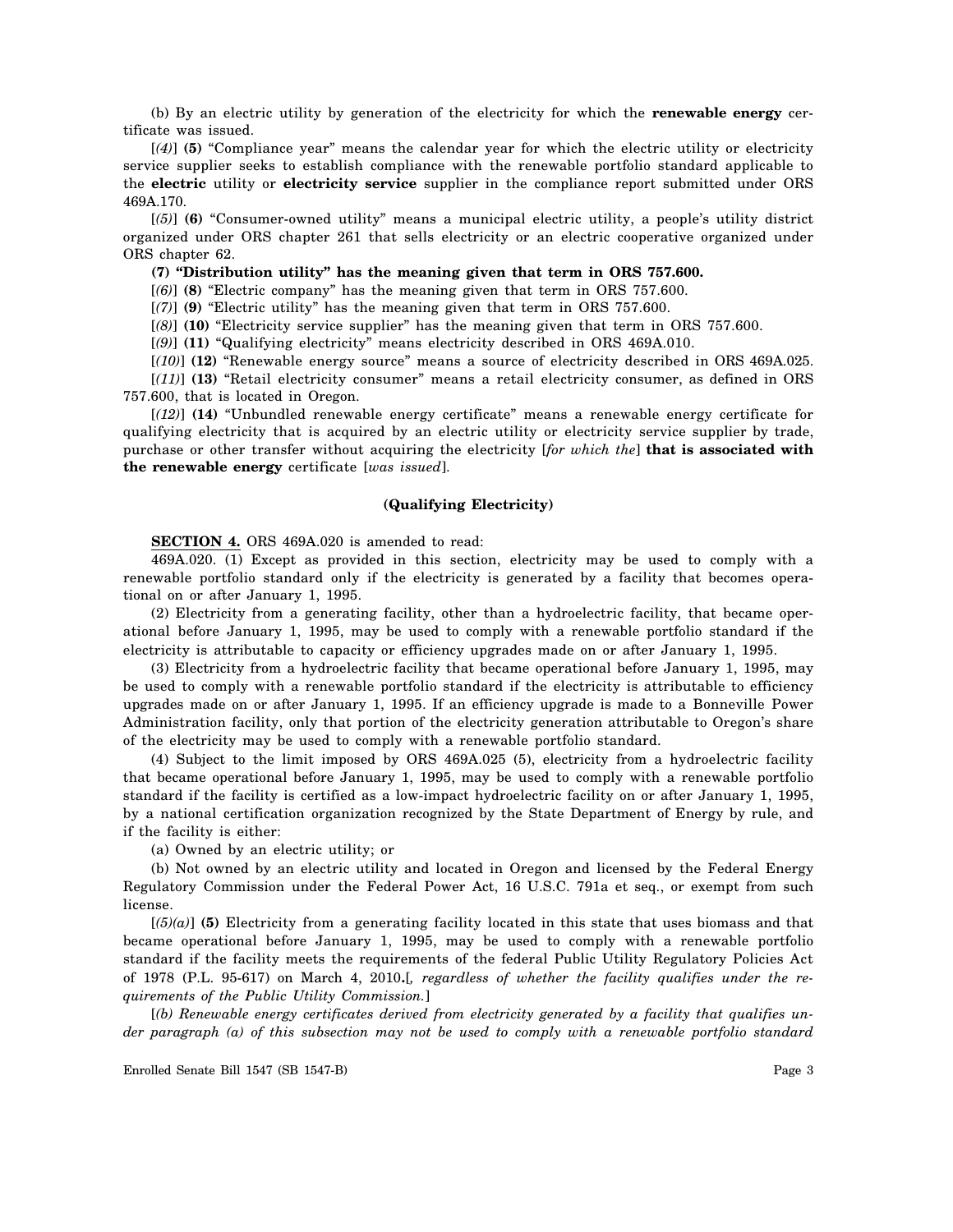*before January 1, 2026. However, renewable energy certificates issued before January 1, 2026, may be banked pursuant to ORS 469A.005 to 469A.210 for use on or after January 1, 2026.*]

(6) A facility located in this state that generates electricity from direct combustion of municipal solid waste and that became operational before January 1, 1995, may be used to comply with a renewable portfolio standard for up to 11 average megawatts of electricity generated per calendar year. [*Renewable energy certificates derived from electricity generated by a facility described in this subsection may not be used to comply with a renewable portfolio standard before January 1, 2026. However, renewable energy certificates issued before January 1, 2026, may be banked pursuant to ORS 469A.005 to 469A.210 for use on or after January 1, 2026.*]

# **(Compliance Requirements for Renewable Portfolio Standard)**

#### **SECTION 5.** ORS 469A.052 is amended to read:

469A.052. (1) The large utility renewable portfolio standard imposes the following requirements on an electric utility that makes sales of electricity to retail electricity consumers in an amount that equals three percent or more of all electricity sold to retail electricity consumers:

(a) At least five percent of the electricity sold by the **electric** utility to retail electricity consumers in each of the calendar years 2011, 2012, 2013 and 2014 must be qualifying electricity;

(b) At least 15 percent of the electricity sold by the **electric** utility to retail electricity consumers in each of the calendar years 2015, 2016, 2017, 2018 and 2019 must be qualifying electricity;

(c) At least 20 percent of the electricity sold by the **electric** utility to retail electricity consumers in each of the calendar years 2020, 2021, 2022, 2023 and 2024 must be qualifying electricity; [*and*]

**(d) At least 25 percent of the electricity sold by a consumer-owned utility to retail electricity consumers in the calendar year 2025 and subsequent calendar years must be qualifying electricity;**

[*(d)*] **(e)** At least [*25*] **27** percent of the electricity sold by [*the utility to retail electricity consumers in calendar year 2025 and subsequent calendar years must be qualifying electricity.*] **an electric company to retail electricity consumers in each of the calendar years 2025, 2026, 2027, 2028 and 2029 must be qualifying electricity;**

**(f) At least 35 percent of the electricity sold by an electric company to retail electricity consumers in each of the calendar years 2030, 2031, 2032, 2033 and 2034 must be qualifying electricity;**

**(g) At least 45 percent of the electricity sold by an electric company to retail electricity consumers in each of the calendar years 2035, 2036, 2037, 2038 and 2039 must be qualifying electricity; and**

**(h) At least 50 percent of the electricity sold by an electric company to retail electricity consumers in the calendar year 2040 and subsequent calendar years must be qualifying electricity.**

(2) If, on June 6, 2007, an electric utility makes sales of electricity to retail electricity consumers in an amount that equals less than three percent of all electricity sold to retail electricity consumers, but in any three consecutive calendar years thereafter makes sales of electricity to retail electricity consumers in amounts that average three percent or more of all electricity sold to retail electricity consumers, the **electric** utility is subject to the renewable portfolio standard described in subsection (3) of this section. The **electric** utility becomes subject to the **renewable portfolio** standard described in subsection (3) of this section in the calendar year following the three-year period during which the **electric** utility makes sales of electricity to retail electricity consumers in amounts that average three percent or more of all electricity sold to retail electricity consumers.

(3) An electric utility described in subsection (2) of this section must comply with the following renewable portfolio standard: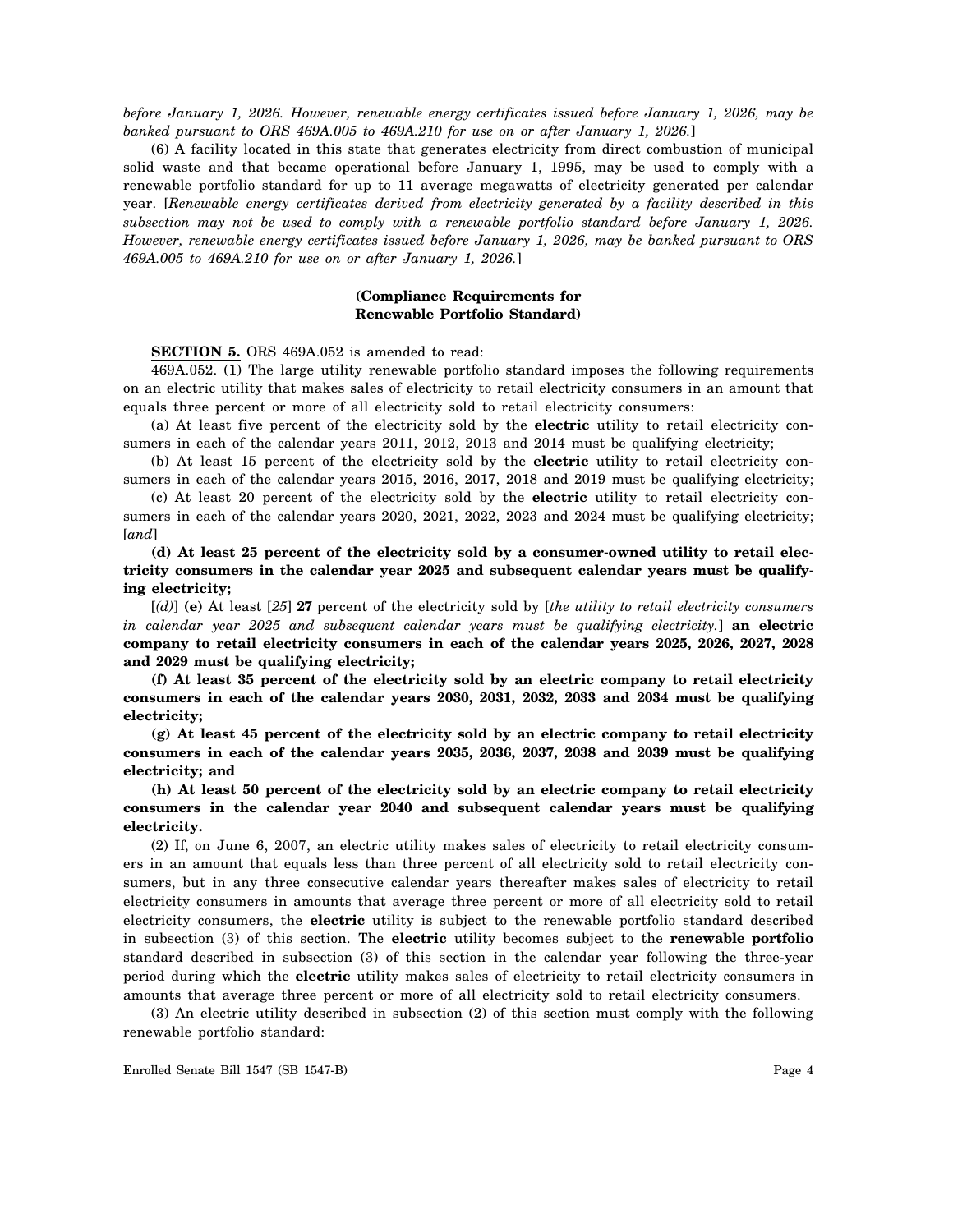(a) Beginning in the fourth calendar year after the calendar year in which the **electric** utility becomes subject to the **renewable portfolio** standard described in this subsection, at least five percent of the electricity sold by the **electric** utility to retail electricity consumers in a calendar year must be qualifying electricity;

(b) Beginning in the 10th calendar year after the calendar year in which the **electric** utility becomes subject to the **renewable portfolio** standard described in this subsection, at least 15 percent of the electricity sold by the **electric** utility to retail electricity consumers in a calendar year must be qualifying electricity;

(c) Beginning in the 15th calendar year after the calendar year in which the **electric** utility becomes subject to the **renewable portfolio** standard described in this subsection, at least 20 percent of the electricity sold by the **electric** utility to retail electricity consumers in a calendar year must be qualifying electricity; and

(d) Beginning in the 20th calendar year after the calendar year in which the **electric** utility becomes subject to the **renewable portfolio** standard described in this subsection, at least 25 percent of the electricity sold by the **electric** utility to retail electricity consumers in a calendar year must be qualifying electricity.

**SECTION 6.** ORS 469A.075 is amended to read:

469A.075. (1) An electric company that is subject to a renewable portfolio standard shall develop an implementation plan for meeting the requirements of the **renewable portfolio** standard and file the **implementation** plan with the Public Utility Commission. Implementation plans must be revised and updated at least once every two years.

(2) **At a minimum,** an implementation plan must [*at a minimum*] contain:

(a) Annual targets for acquisition and use of qualifying electricity; and

(b) The estimated cost of meeting the annual targets, including the cost of transmission, the cost of firming, shaping and integrating qualifying electricity, the cost of alternative compliance payments and the cost of acquiring renewable energy certificates.

(3) The commission shall acknowledge [*the*] **an** implementation plan no later than six months after the **implementation** plan is filed with the commission. The commission may acknowledge the **implementation** plan subject to conditions specified by the commission.

(4) The commission shall adopt rules:

(a) Establishing requirements for the content of implementation plans;

(b) Establishing the procedure for acknowledgment of implementation plans under this section, including provisions for public comment; [*and*]

(c) Providing for the integration of [*the*] **an** implementation plan with the integrated resource planning guidelines established by the commission [*and in effect on June 6, 2007.*] **for the purpose of planning for the least-cost, least-risk acquisition of resources; and**

**(d) Providing for the evaluation of competitive bidding processes that allow for diverse ownership of renewable energy sources that generate qualifying electricity.**

(5) [*The*] **An** implementation plan filed under this section may include procedures that will be used by the electric company to determine whether the costs of constructing a facility that generates electricity from a renewable energy source, or the costs of acquiring bundled or unbundled renewable energy certificates, are consistent with the **renewable portfolio** standards of the commission relating to least-cost, least-risk planning for acquisition of resources.

#### **(Banking Renewable Energy Certificates)**

**SECTION 7.** ORS 469A.140 is amended to read:

469A.140. (1) Renewable energy certificates may be traded, sold or otherwise transferred.

(2) Renewable energy certificates that are not used by [*an electric utility or electricity service supplier*] **a consumer-owned utility** to comply with a renewable portfolio standard in a calendar year may be banked and carried forward indefinitely for the purpose of complying with a renewable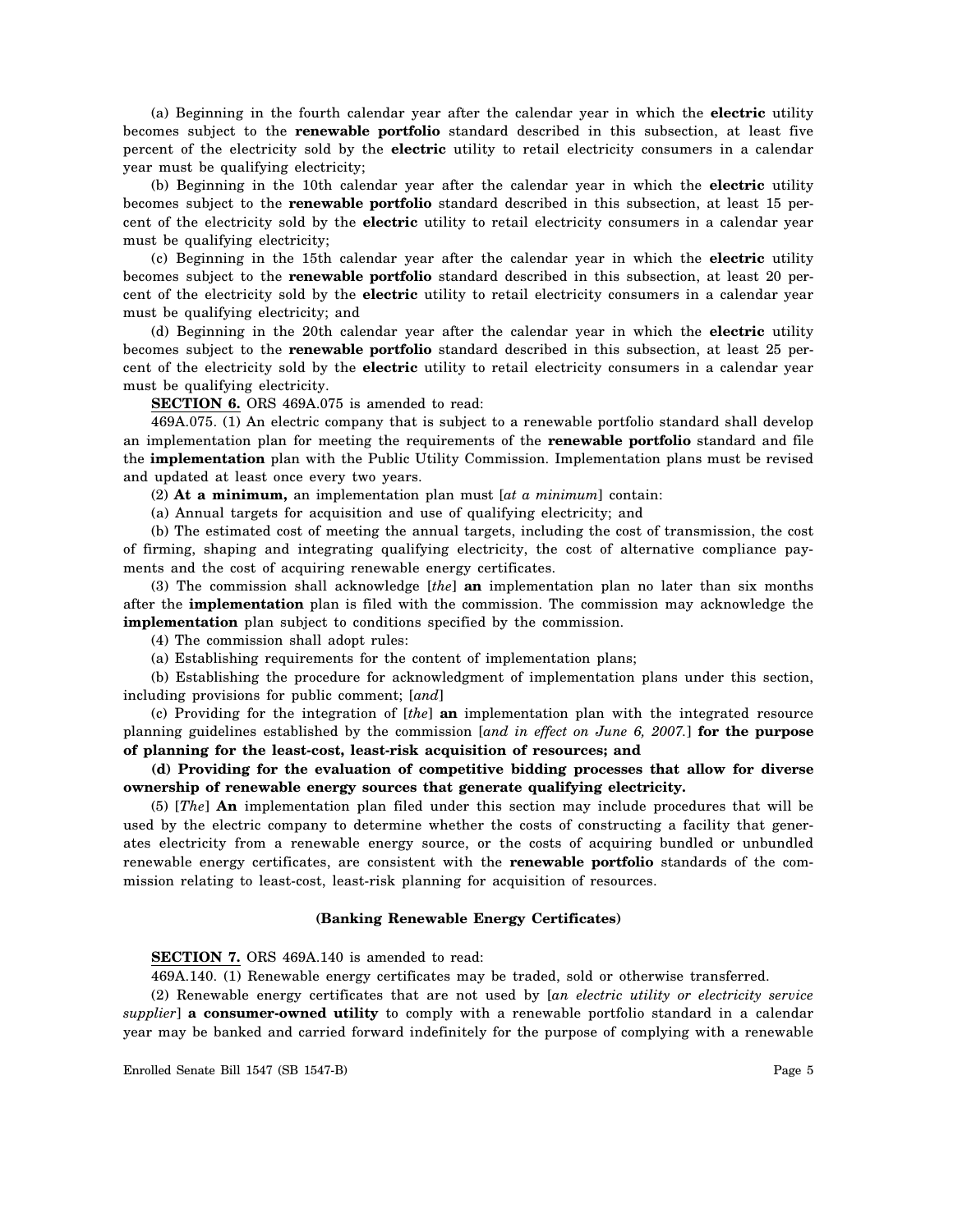portfolio standard in a subsequent year. For the purpose of **a consumer-owned utility** complying with a renewable portfolio standard in any calendar year[*:*]**,**

[*(a) Banked renewable energy certificates must be used, up to the limit imposed by ORS 469A.145, before other certificates are used; and*]

[*(b)*] banked renewable energy certificates with the oldest issuance date must be used to comply with the **renewable portfolio** standard before banked renewable energy certificates with more recent issuance dates are used.

**(3)(a) Renewable energy certificates issued on or before the effective date of this 2016 Act that are not used by an electric company or electricity service supplier to comply with a renewable portfolio standard in a calendar year may be banked and carried forward indefinitely for the purpose of complying with a renewable portfolio standard in a subsequent year.**

**(b) For qualifying electricity generated from a renewable energy source that becomes operational on or before the effective date of this 2016 Act, or for qualifying electricity that is acquired under a contract, having a duration of less than 20 years, for the purchase of electricity generated from a renewable energy source that becomes operational between the effective date of this 2016 Act and December 31, 2022, renewable energy certificates issued for the qualifying electricity after the effective date of this 2016 Act that are not used by an electric company or an electricity service supplier to comply with a renewable portfolio standard in the calendar year in which the renewable energy certificates are issued may be banked and carried forward, for up to five compliance years immediately following the compliance year in which the renewable energy certificates are issued, for the purpose of complying with a renewable portfolio standard in one of those five compliance years.**

**(c) For qualifying electricity generated from a renewable energy source that becomes operational between the effective date of this 2016 Act and December 31, 2022, or for qualifying electricity that is acquired under a contract, having a duration of 20 years or more, for the purchase of electricity generated from a renewable energy source that becomes operational between the effective date of this 2016 Act and December 31, 2022, renewable energy certificates issued for the qualifying electricity during the five-year period after the date the renewable energy source becomes operational that are not used by an electric company or an electricity service supplier to comply with a renewable portfolio standard in the calendar year in which the renewable energy certificates are issued may be banked and carried forward indefinitely for the purpose of complying with a renewable portfolio standard in a subsequent year.**

**(d) For qualifying electricity generated from a renewable energy source that becomes operational between the effective date of this 2016 Act and December 31, 2022, or for qualifying electricity that is acquired under a contract, having a duration of 20 years or more, for the purchase of electricity generated from a renewable energy source that becomes operational between the effective date of this 2016 Act and December 31, 2022, renewable energy certificates issued for the qualifying electricity more than five years after the renewable energy source becomes operational that are not used by an electric company or an electricity service supplier to comply with a renewable portfolio standard in the calendar year in which the renewable energy certificates are issued may be banked and carried forward, for up to five compliance years immediately following the compliance year in which the renewable energy certificates are issued, for the purpose of complying with a renewable portfolio standard in one of those five compliance years.**

**(e) For qualifying electricity generated from a renewable energy source that becomes operational after December 31, 2022, renewable energy certificates issued for the qualifying electricity that are not used by an electric company or an electricity service supplier to comply with a renewable portfolio standard in the calendar year in which the renewable energy certificates are issued may be banked and carried forward, for up to five compliance years immediately following the compliance year in which the renewable energy certificates**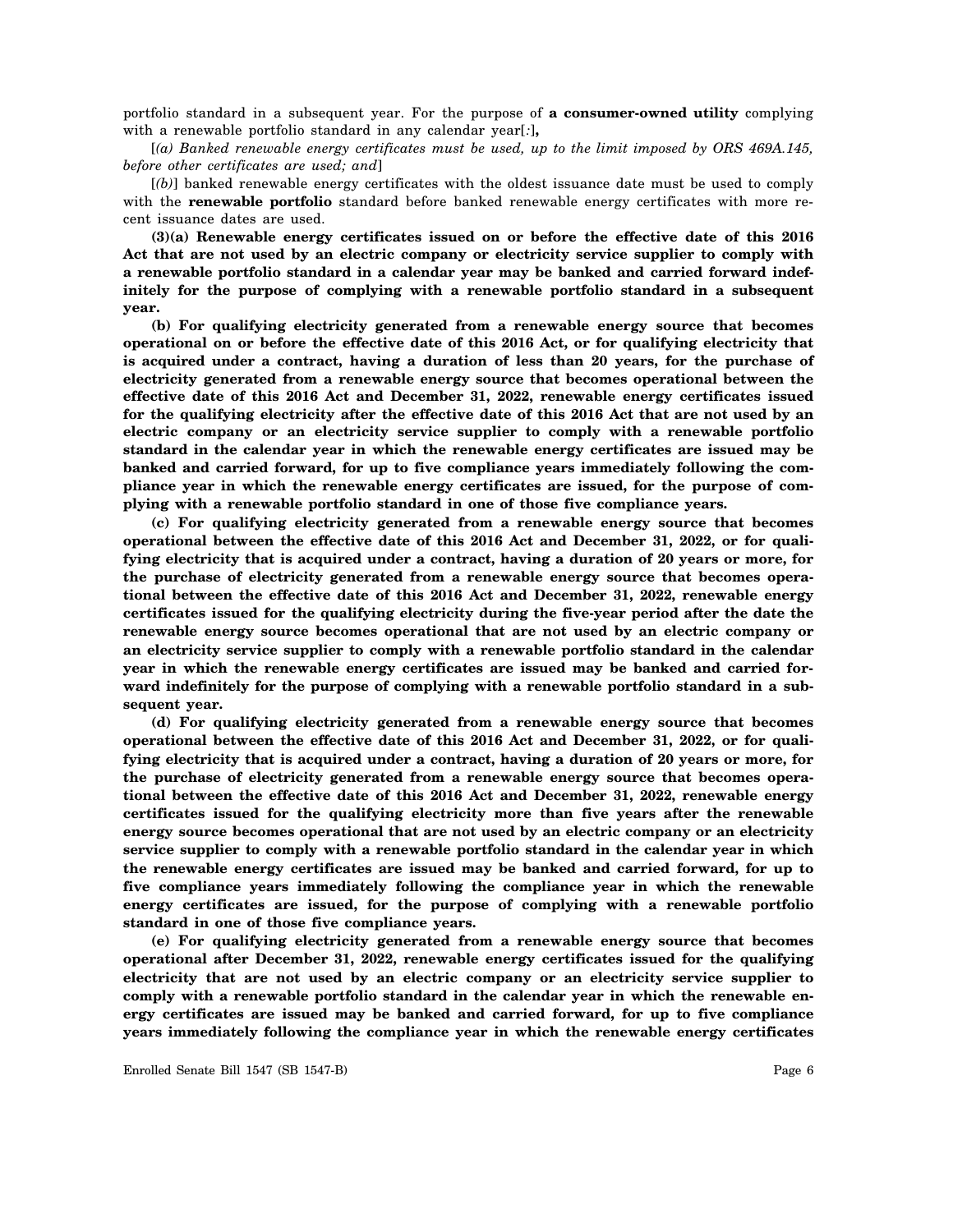# **are issued, for the purpose of complying with a renewable portfolio standard in one of those five compliance years.**

[*(3)*] **(4)** An electric utility or electricity service supplier is responsible for demonstrating that a renewable energy certificate used to comply with a renewable portfolio standard is derived from a renewable energy source and that the **electric** utility or **electricity service** supplier has not used, traded, sold or otherwise transferred the **renewable energy** certificate.

[*(4)*] **(5)** [*The same*] **A** renewable energy certificate may be used by an electric utility or electricity service supplier to comply with **both** a federal renewable portfolio standard and a renewable portfolio standard established under ORS 469A.005 to 469A.210. An electric utility or electricity service supplier that uses a renewable energy certificate to comply with a renewable portfolio standard imposed by [*any other*] **a state other than this** state may not use the same **renewable energy** certificate to comply with a renewable portfolio standard established under ORS 469A.005 to 469A.210.

# **(Acquisition of Electric Utility Service Territory)**

#### **SECTION 8.** ORS 469A.055 is amended to read:

469A.055. (1) Except as provided in this section, an electric utility that makes sales of electricity to retail electricity consumers in an amount that equals less than three percent of all electricity sold to retail electricity consumers is not subject to ORS 469A.005 to 469A.210.

(2) Beginning in calendar year 2025, at least five percent of the electricity sold to retail electricity consumers in a calendar year by an electric utility must be qualifying electricity if the electric utility makes sales of electricity to retail electricity consumers in an amount that equals less than one and one-half percent of all electricity sold to retail electricity consumers.

(3) Beginning in calendar year 2025, at least 10 percent of the electricity sold to retail electricity consumers in a calendar year by an electric utility must be qualifying electricity if the electric utility makes sales of electricity to retail electricity consumers in an amount that equals or is more than one and one-half percent, and less than three percent, of all electricity sold to retail electricity consumers.

(4) The exemption provided by subsection (1) of this section terminates if an electric utility, or a joint operating entity that includes the **electric** utility as a member, acquires electricity from an electricity generating facility that uses coal as an energy source or makes an investment on or after June 6, 2007, in an electricity generating facility that uses coal as an energy source. **Beginning in the calendar year following the year in which an electric utility's exemption terminates under this subsection, the electric utility is subject to the renewable portfolio standard described in ORS 469A.052 (3) and the provisions of ORS 469A.005 to 469A.210 that apply to ORS 469A.052 (3).** This subsection does not apply to:

(a) A wholesale market purchase by an electric utility for which the energy source for the electricity is not known;

(b) BPA electricity;

(c) Acquisition of electricity under a contract entered into before June 6, 2007;

(d) A renewal or replacement contract for a contract for purchase of electricity described in paragraph (c) of this subsection;

(e) A purchase of electricity if the electricity is included in a contract for the purchase of qualifying electricity and is necessary to shape, firm or integrate the qualifying electricity;

(f) Electricity provided to an electric utility under a contract for the acquisition of an interest in an electricity generating facility that was entered into by the **electric** utility before June 6, 2007, or entered into before June 6, 2007, by an electric cooperative organized under ORS chapter 62 of which the electric utility is a member, without regard to whether the electricity is being used to serve the load of the electric utility on June 6, 2007; or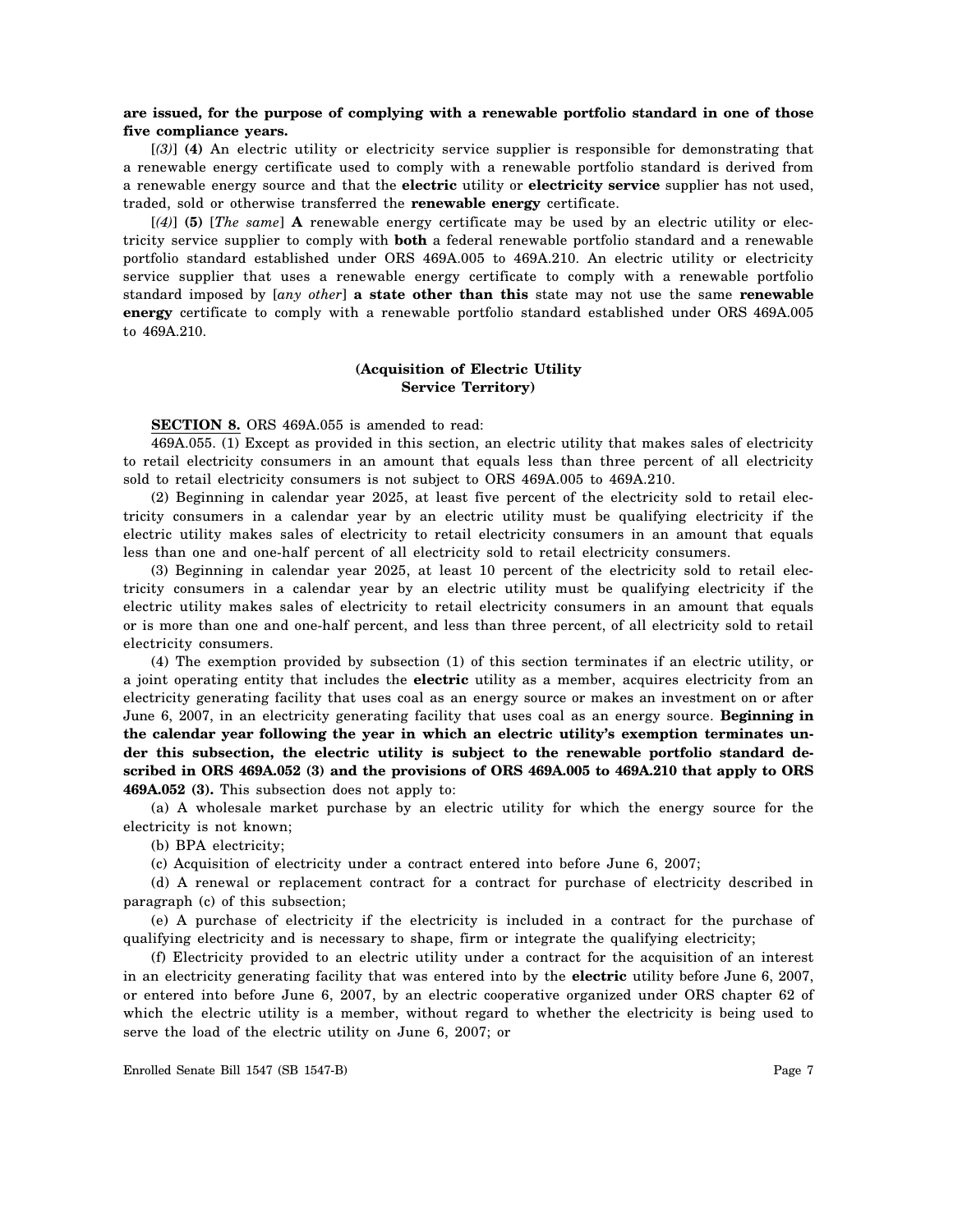(g) Investments in an electricity generating facility that uses coal as an energy source if the investments are for the purpose of improving the facility's pollution mitigation equipment or the facility's efficiency or are necessary to comply with requirements or standards imposed by governmental entities.

(5) The exemption provided by subsection (1) of this section terminates for a consumer-owned utility if [*at any time after June 6, 2007,*] the **consumer-owned** utility acquires service territory of an electric [*company*] **utility** without the consent of the electric [*company.*] **utility. Except as provided in subsection (6) of this section, beginning in the calendar year following the year in which a consumer-owned utility's exemption terminates under this subsection, the consumer-owned utility is subject to the renewable portfolio standard described in ORS 469A.052 (3) and the provisions of ORS 469A.005 to 469A.210 that apply to ORS 469A.052 (3).**

**(6) If an electric utility acquires service territory of another electric utility without the consent of the electric utility from which service territory was acquired, then beginning in the calendar year following the acquisition, the percentage of the acquiring electric utility's electricity sold to all retail electricity consumers of the acquiring electric utility that is sold to retail electricity consumers that are located in the acquired service territory is subject to the renewable portfolio standard that is applicable to the electric utility from which service territory was acquired and the provisions of ORS 469A.005 to 469A.210 that apply to the renewable portfolio standard.**

**(7) The provisions of this section do not authorize the acquisition by a municipal electric utility of service territory of a people's utility district organized under ORS chapter 261.**

[*(6) Beginning in the calendar year following the year in which an electric utility's exemption terminates under subsection (4) or (5) of this section, the utility is subject to the renewable portfolio standard described in ORS 469A.052 (3) and related provisions of ORS 469A.005 to 469A.210.*]

[*(7)*] **(8)** The provisions of this section do not affect the requirement that electric utilities offer a green power rate under ORS 469A.205.

#### **(Electricity Service Suppliers)**

**SECTION 9.** ORS 469A.135 is amended to read:

469A.135. (1) A bundled renewable energy certificate may be used to comply with a renewable portfolio standard if:

(a) The facility that generates the qualifying electricity for which the **bundled renewable energy** certificate is issued is located in the United States and within the geographic boundary of the Western Electricity Coordinating Council; and

(b) The qualifying electricity for which the **bundled renewable energy** certificate is issued is delivered to**:**

**(A)** The Bonneville Power Administration[*, to*]**;**

**(B)** The transmission system of an electric utility [*or to another*]**;**

**(C) A** delivery point designated by [*an*] **the** electric utility for the purpose of subsequent delivery to the electric utility**; or**

**(D) A delivery point mutually agreed to by a distribution utility and an electricity service supplier for the purpose of subsequent delivery to the distribution utility serving the customer of the electricity service supplier**.

(2) An unbundled renewable energy certificate may be used to comply with a renewable portfolio standard if the facility that generates the qualifying electricity [*for*] **with** which the **unbundled renewable energy** certificate is [*issued*] **associated** is located within the geographic boundary of the Western Electricity Coordinating Council.

(3) Renewable energy certificates issued for any electricity that the Bonneville Power Administration has designated as environmentally preferred power, or has given a similar designation for electricity generated from a renewable resource, may be used to comply with a renewable portfolio standard without regard to the location of the generating facility.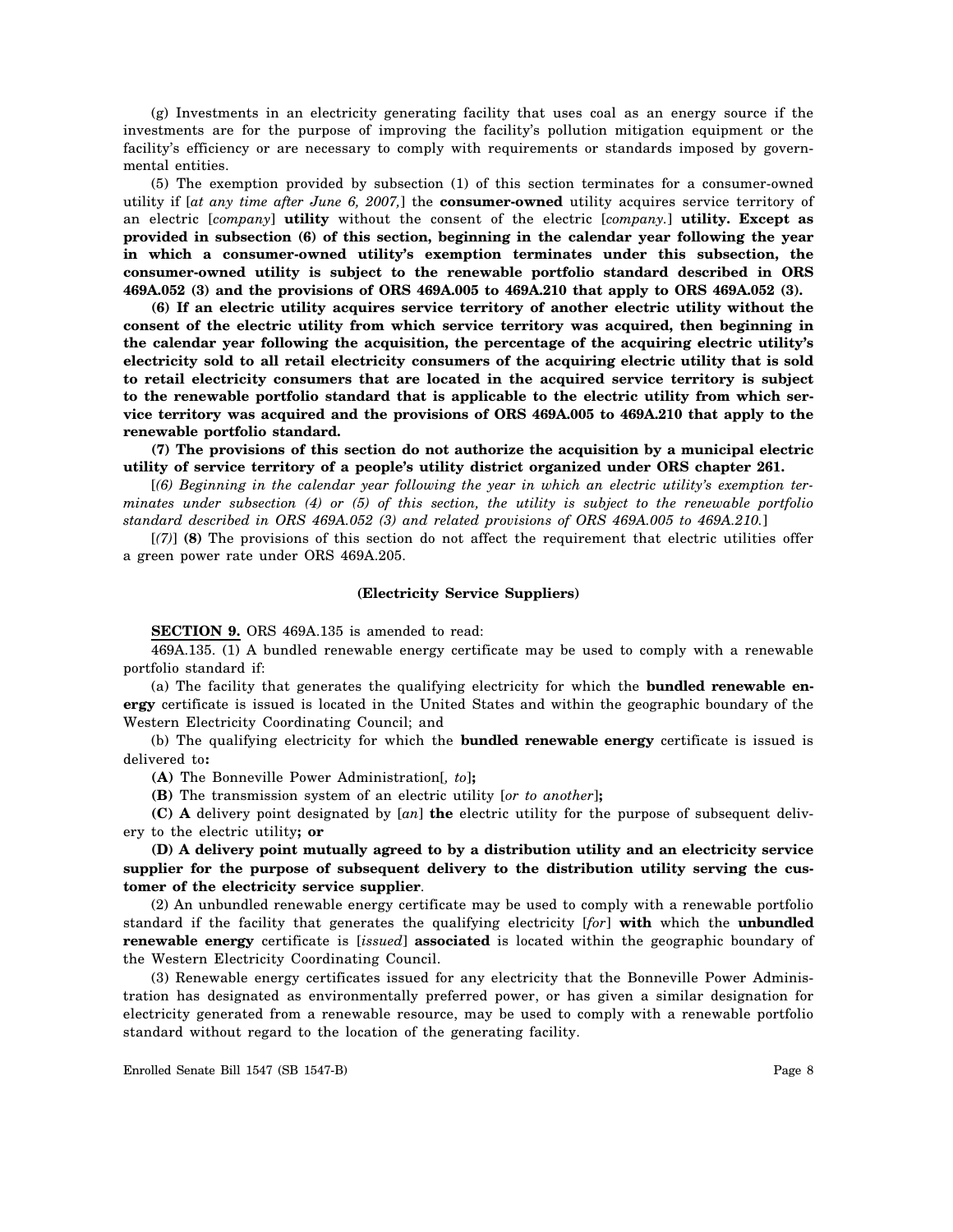**(4) This section does not affect the obligations or requirements:**

**(a) Imposed under or agreed to in a contract with a distribution utility;**

**(b) Imposed under tariff schedules approved by the Public Utility Commission;**

**(c) Imposed under an approved open access transmission tariff; or**

#### **(d) Imposed under rules adopted by the commission under ORS 757.600 to 757.689.**

**SECTION 10.** ORS 469A.145 is amended to read:

469A.145. (1) Except as otherwise provided in this section, unbundled renewable energy certificates, including banked unbundled renewable energy certificates, may not be used to meet more than 20 percent of the requirements of the large utility renewable portfolio standard described in ORS 469A.052 for any compliance year.

(2) The limitation imposed by subsection (1) of this section does not apply to **unbundled** renewable energy certificates [*issued for*] **associated with** electricity generated in [*Oregon*] **this state** from a renewable energy source by a net metering facility**,** as defined in ORS 757.300, or another generating facility that is not directly connected to a distribution or transmission system.

(3) The limitation imposed by subsection (1) of this section does not apply to **unbundled** renewable energy certificates [*issued for*] **associated with** electricity generated in [*Oregon*] **this state** by a qualifying facility under ORS 758.505 to 758.555.

(4) The limitation imposed by subsection (1) of this section does not apply to an electricity service supplier **for purposes of meeting the renewable portfolio standard described in ORS 469A.065 during compliance years before 2021**.

## **(Recovery of Costs for Complying with Renewable Portfolio Standard)**

# **SECTION 11.** ORS 469A.120 is amended to read:

469A.120. (1) Except as provided in ORS 469A.180 (5), all prudently incurred costs associated with [*compliance with a renewable portfolio standard*] **complying with ORS 469A.005 to 469A.210** are recoverable in the rates of an electric company, including interconnection costs, costs associated with using physical or financial assets to integrate, firm or shape renewable energy sources on a firm annual basis to meet retail electricity needs, above-market costs and other costs associated with transmission and delivery of qualifying electricity to retail electricity consumers.

(2)**(a)** The Public Utility Commission shall establish an automatic adjustment clause as defined in ORS 757.210 or another method that allows timely recovery of costs prudently incurred by an electric company to construct or otherwise acquire facilities that generate electricity from renewable energy sources [*and for*]**, costs related to** associated electricity transmission **and costs related to associated energy storage**.

**(b)** Notwithstanding any other provision of law, upon the request of any interested person the commission shall conduct a proceeding to establish the terms of the automatic adjustment clause or other method for timely recovery of costs. The commission shall provide parties to the proceeding with the procedural rights described in ORS 756.500 to 756.610, including but not limited to the opportunity to develop an evidentiary record, conduct discovery, introduce evidence, conduct crossexamination and submit written briefs and oral argument. The commission shall issue a written order with findings on the evidentiary record developed in the proceeding.

(3)**(a)** An electric company must file with the commission for approval of a proposed rate change to recover costs under the terms of an automatic adjustment clause or other method for timely recovery of costs established under subsection (2) of this section. **As part of an electric company's request for approval under this subsection, the electric company may specify the date or the dates on which the electric company will begin to include in the electric company's rates, in full or in part, the costs recoverable under subsection (2) of this section. The commission may accept or reject the date or dates specified by the electric company.**

**(b)** Notwithstanding any other provision of law, upon the request of any interested person the commission shall conduct a proceeding to determine whether to approve a proposed change in rates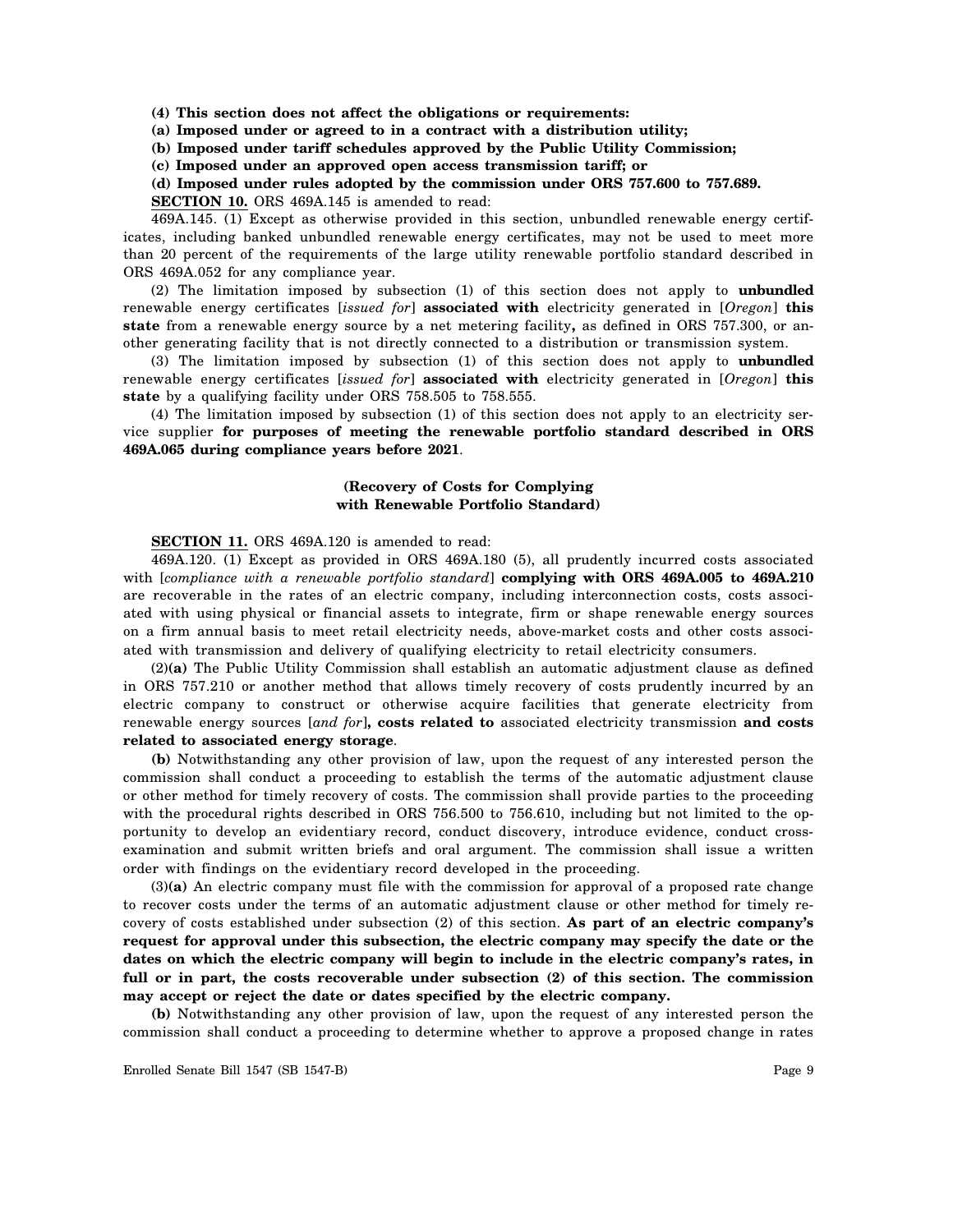under the automatic adjustment clause or other method for timely recovery of costs. The commission shall provide parties to the proceeding with the procedural rights described in ORS 756.500 to 756.610, including but not limited to the opportunity to develop an evidentiary record, conduct discovery, introduce evidence, conduct cross-examination and submit written briefs and oral argument. The commission shall issue a written order with findings on the evidentiary record developed in the proceeding.

**(c)** A filing made under this subsection is subject to the commission's authority under ORS 757.215 to suspend a rate, or schedule of rates, for investigation.

# **(Exemption for Purposes of Meeting Reliability Standards of North American Electric Reliability Corporation)**

**SECTION 12. Section 13 of this 2016 Act is added to and made a part of ORS 469A.005 to 469A.210.**

**SECTION 13. (1) Upon its own motion or at the request of an electric company, the Public Utility Commission may open an investigation to determine whether an electric company's compliance with one or more of the requirements of ORS 469A.052 is likely to result in conflicts with or compromises to the electric company's obligation to comply with the mandatory and enforceable reliability standards of the North American Electric Reliability Corporation, or compromises to the integrity of the electric company's electrical system. An electric company making a request under this subsection must submit an application to the commission that includes:**

**(a) An explanation of the reliability or integrity issue and how a temporary exemption from complying with one or more of the requirements of ORS 469A.052 will avoid the reliability or integrity issue; and**

**(b) A plan to achieve full compliance with the requirements of ORS 469A.052.**

**(2) In applying for a temporary exemption under this section, an electric company has the burden of demonstrating that compliance with one or more of the requirements of ORS 469A.052 is likely to result in:**

**(a) Conflicts with or compromises to the electric company's obligation to comply with the mandatory and enforceable reliability standards of the North American Electric Reliability Corporation; or**

**(b) Compromises to the integrity of the electric company's electrical system.**

**(3) If the commission determines under this section that compliance with one or more of the requirements of ORS 469A.052 is likely to result in conflicts with or compromises to an electric company's obligation to comply with the mandatory and enforceable reliability standards of the North American Electric Reliability Corporation, or compromises to the integrity of the electric company's electrical system, the commission shall issue an order:**

**(a) Notwithstanding ORS 469A.052, temporarily exempting the electric company from one or more of the requirements of ORS 469A.052 for an amount of time sufficient to allow the electric company to achieve full compliance with the requirements of ORS 469A.052;**

**(b) Directing the electric company to file a progress report on achieving full compliance with the requirements of ORS 469A.052 within six months after issuing the order, or within an amount of time determined to be reasonable by the commission; and**

**(c) Directing the electric company to take specific actions to achieve full compliance with the requirements of ORS 469A.052.**

**(4) An electric company may request an extension of a temporary exemption granted under this section.**

**(5) This section does not permanently relieve an electric company of its obligation to comply with the requirements of ORS 469A.052.**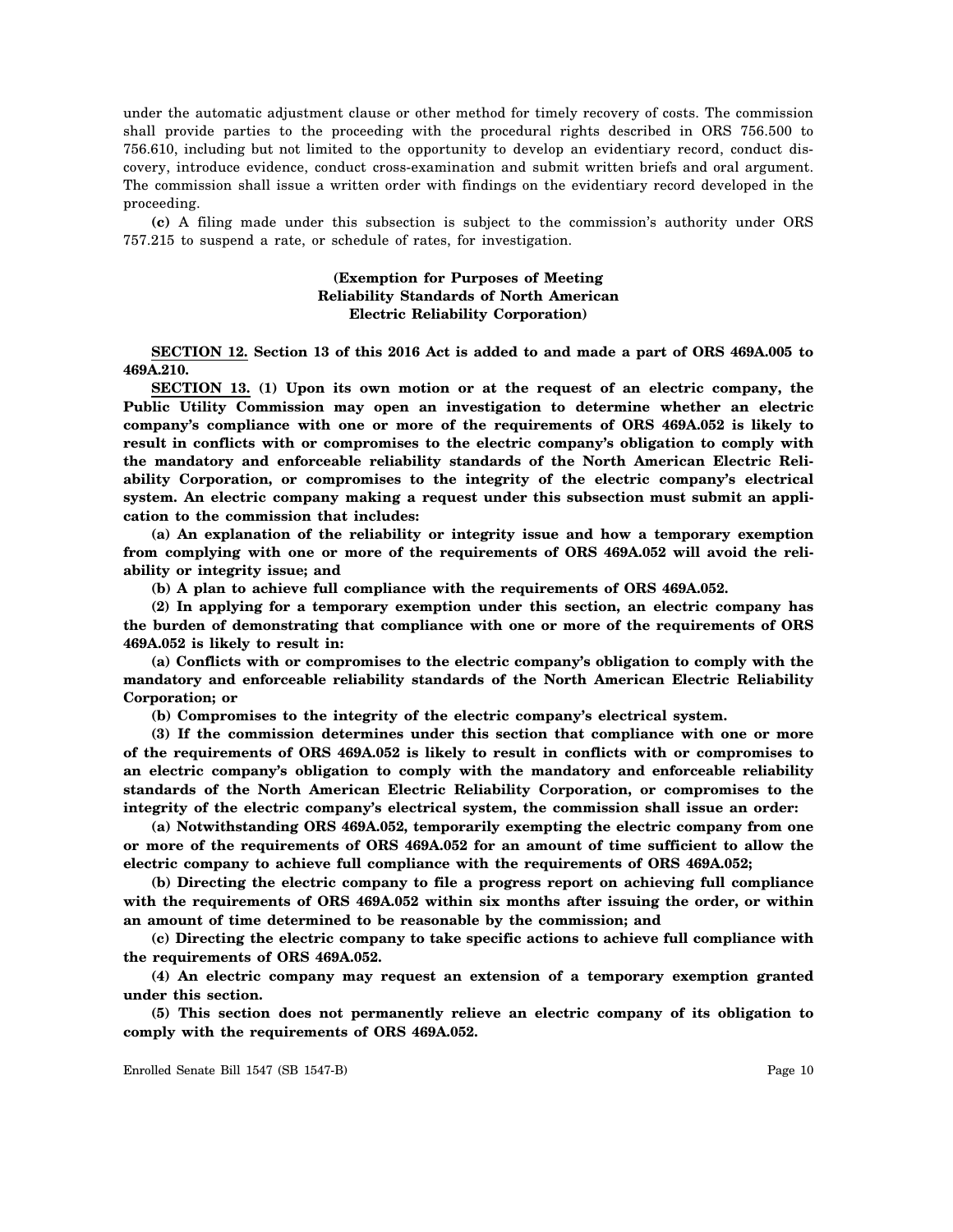# **(Small-Scale Community-Based Renewable Energy Projects)**

**SECTION 14.** ORS 469A.210 is amended to read:

469A.210. **(1)** The Legislative Assembly finds that community-based renewable energy projects, including but not limited to marine renewable energy resources that are either developed in accordance with the Territorial Sea Plan adopted pursuant to ORS 196.471 or located on structures adjacent to the coastal shorelands, are an essential element of [*Oregon's*] **this state's** energy future[*, and declares that it is the goal of the State of Oregon that*]**.**

**(2) For purposes related to the findings in subsection (1) of this section,** by **the year** 2025**,** at least eight percent of [*Oregon's retail electrical load comes from*] **the aggregate electrical capacity of all electric companies that make sales of electricity to 25,000 or more retail electricity consumers in this state must be composed of electricity generated by one or both of the following sources:**

**(a)** Small-scale renewable energy projects with a generating capacity of 20 megawatts or less[*. All agencies of the executive department as defined in ORS 174.112 shall establish policies and procedures promoting the goal declared in this section.*]**; or**

**(b) Facilities that generate electricity using biomass that also generate thermal energy for a secondary purpose.**

# **(Renewable Energy Certificates for Generation of Thermal Energy)**

**SECTION 15. Section 16 of this 2016 Act is added to and made a part of ORS 469A.005 to 469A.210.**

**SECTION 16. If a facility that generates electricity using biomass also generates thermal energy for a secondary purpose, the State Department of Energy, as part of the system established under ORS 469A.130, shall provide that renewable energy certificates must be issued for the generation of the thermal energy. For purposes of issuing renewable energy certificates under this section, 3,412,000 British thermal units are equivalent to one megawatt-hour.**

# **ACQUISITION OF ELECTRIC COMPANY SERVICE TERRITORY OR PROPERTY**

**SECTION 17. Section 18 of this 2016 Act is added to and made a part of ORS chapter 757. SECTION 18. (1) For purposes of this section:**

**(a) "Electric company" has the meaning given that term in ORS 757.600.**

**(b) "Electric utility" has the meaning given that term in ORS 757.600.**

**(c) "Retail electricity consumer" has the meaning given that term in ORS 757.600.**

**(2) Upon the request of an electric company, the Public Utility Commission shall establish a stranded costs obligation payable by an electric utility to an electric company in association with a condemnation or transaction described in subsection (3) of this section.**

**(3)(a) An electric utility that condemns the service territory or property of an electric company, or acquires property pursuant to a transaction described in ORS 757.480, must pay the stranded costs obligation established by the commission under subsection (2) of this section.**

**(b) The purpose of the stranded costs obligation is to prevent shifting the costs associated with the loss of service territory or property of an electric company from the retail electricity consumers of the electric utility to the retail electricity consumers of the electric company.**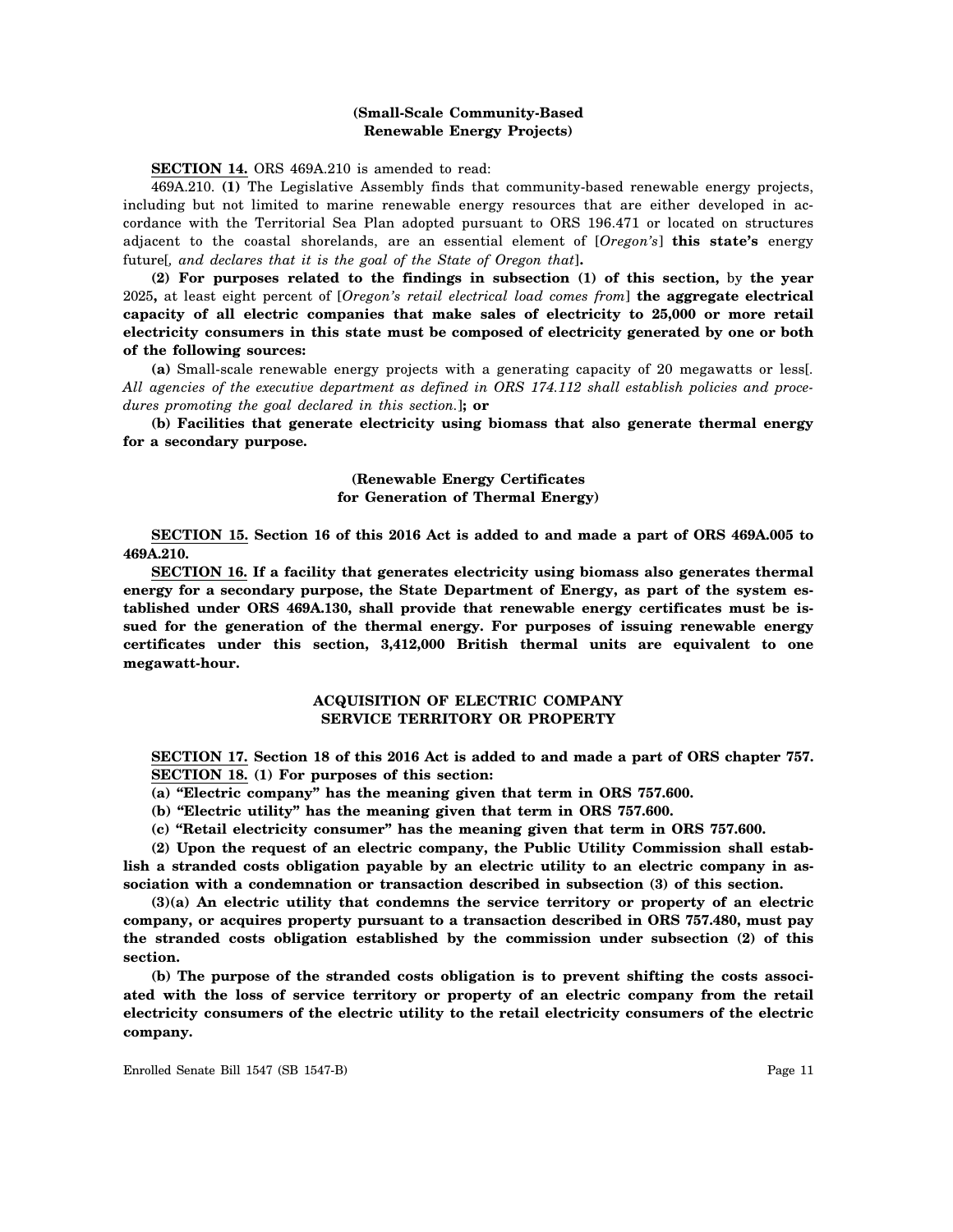**(4) The commission may determine the stranded costs obligation in accordance with the Federal Energy Regulatory Commission's current methodology for determining stranded costs under the same or similar circumstances.**

**(5) This section does not interfere with or supersede the jurisdiction of the Federal Energy Regulatory Commission.**

# **INCLUSION OF STATE AND FEDERAL PRODUCTION TAX CREDITS IN VARIABLE POWER COST FORECASTING PROCESS**

**SECTION 18a. Section 18b of this 2016 Act is added to and made a part of ORS chapter 757.**

**SECTION 18b. Each public utility that makes sales of electricity shall forecast on an annual basis the projected state and federal production tax credits received by the public utility due to variable renewable electricity production, and the Public Utility Commission shall allow those forecasts to be included in rates through any variable power cost forecasting process established by the commission.**

## **APPLICATION OF TERM "PUBLIC UTILITY"**

**SECTION 18c. For purposes of ORS chapter 757, the term "public utility" does not include a people's utility district organized under ORS chapter 261 or an electric cooperative organized under ORS chapter 62.**

#### **ENERGY EFFICIENCY**

**SECTION 19. (1) As used in this section, "electric company" has the meaning given that term in ORS 757.600.**

**(2) The Legislative Assembly finds and declares that:**

**(a) Energy efficiency programs promote lower energy bills, protect the public health and safety, improve environmental benefits, stimulate sustainable economic development, create new employment opportunities and reduce reliance on imported fuels; and**

**(b) Demand response resources result in more efficient use of existing resources and reduce the need for procuring new power generating resources, which, in turn, reduces energy bills, protects the public health and safety and improves environmental benefits.**

**(3) For the purpose of ensuring prudent investments by an electric company in energy efficiency and demand response before the electric company acquires new generating resources, and in order to produce cost-effective energy savings, reduce customer demand for energy, reduce overall electrical system costs, increase the public health and safety and improve environmental benefits, each electric company serving customers in this state shall:**

**(a) Plan for and pursue all available energy efficiency resources that are cost effective, reliable and feasible; and**

**(b) As directed by the Public Utility Commission by rule or order, plan for and pursue the acquisition of cost-effective demand response resources.**

#### **TRANSPORTATION ELECTRIFICATION PROGRAMS**

**SECTION 20. (1) As used in this section:**

**(a) "Electric company" has the meaning given that term in ORS 757.600.**

**(b) "Transportation electrification" means:**

**(A) The use of electricity from external sources to provide power to all or part of a vehicle;**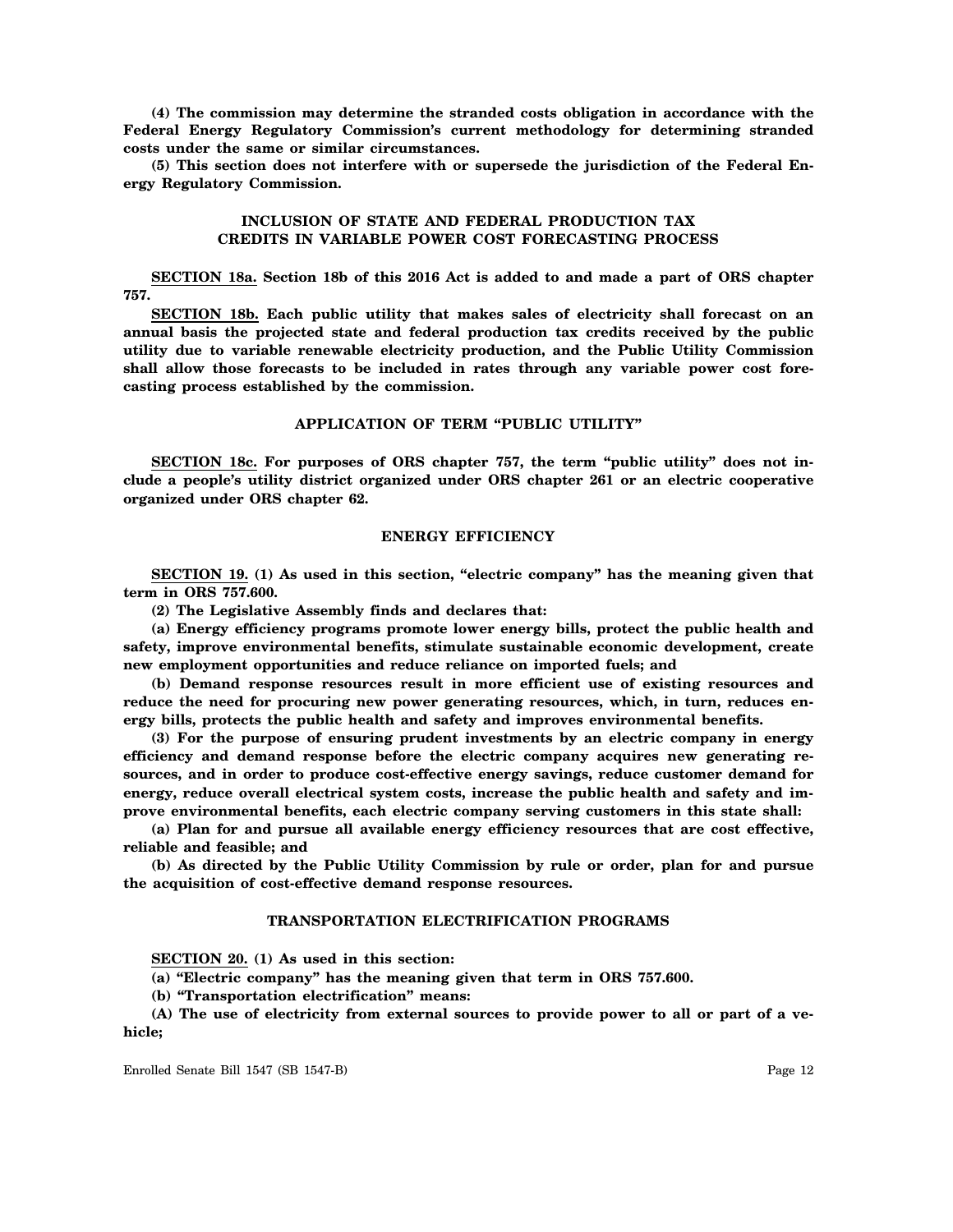**(B) Programs related to developing the use of electricity for the purpose described in subparagraph (A) of this paragraph; and**

**(C) Infrastructure investments related to developing the use of electricity for the purpose described in subparagraph (A) of this paragraph.**

**(c) "Vehicle" means a vehicle, vessel, train, boat or any other equipment that is mobile. (2) The Legislative Assembly finds and declares that:**

**(a) Transportation electrification is necessary to reduce petroleum use, achieve optimum levels of energy efficiency and carbon reduction, meet federal and state air quality standards, meet this state's greenhouse gas emissions reduction goals described in ORS 468A.205 and improve the public health and safety;**

**(b) Widespread transportation electrification requires that electric companies increase access to the use of electricity as a transportation fuel;**

**(c) Widespread transportation electrification requires that electric companies increase access to the use of electricity as a transportation fuel in low and moderate income communities;**

**(d) Widespread transportation electrification should stimulate innovation and competition, provide consumers with increased options in the use of charging equipment and in procuring services from suppliers of electricity, attract private capital investments and create high quality jobs in this state;**

**(e) Transportation electrification and the purchase and use of electric vehicles should assist in managing the electrical grid, integrating generation from renewable energy resources and improving electric system efficiency and operational flexibility, including the ability of an electric company to integrate variable generating resources;**

**(f) Deploying transportation electrification and electric vehicles creates the opportunity for an electric company to propose, to the Public Utility Commission, that a net benefit for the customers of the electric company is attainable; and**

**(g) Charging electric vehicles in a manner that provides benefits to electrical grid management affords fuel cost savings for vehicle drivers.**

**(3) The Public Utility Commission shall direct each electric company to file applications, in a form and manner prescribed by the commission, for programs to accelerate transportation electrification. A program proposed by an electric company may include prudent investments in or customer rebates for electric vehicle charging and related infrastructure.**

**(4) When considering a transportation electrification program and determining cost recovery for investments and other expenditures related to a program proposed by an electric company under subsection (3) of this section, the commission shall consider whether the investments and other expenditures:**

**(a) Are within the service territory of the electric company;**

**(b) Are prudent as determined by the commission;**

**(c) Are reasonably expected to be used and useful as determined by the commission;**

**(d) Are reasonably expected to enable the electric company to support the electric company's electrical system;**

**(e) Are reasonably expected to improve the electric company's electrical system efficiency and operational flexibility, including the ability of the electric company to integrate variable generating resources; and**

**(f) Are reasonably expected to stimulate innovation, competition and customer choice in electric vehicle charging and related infrastructure and services.**

**(5)(a) Tariff schedules and rates allowed pursuant to subsection (3) of this section:**

**(A) May allow a return of and a return on an investment made by an electric company under subsection (3) of this section; and**

**(B) Shall be recovered from all customers of an electric company in a manner that is similar to the recovery of distribution system investments.**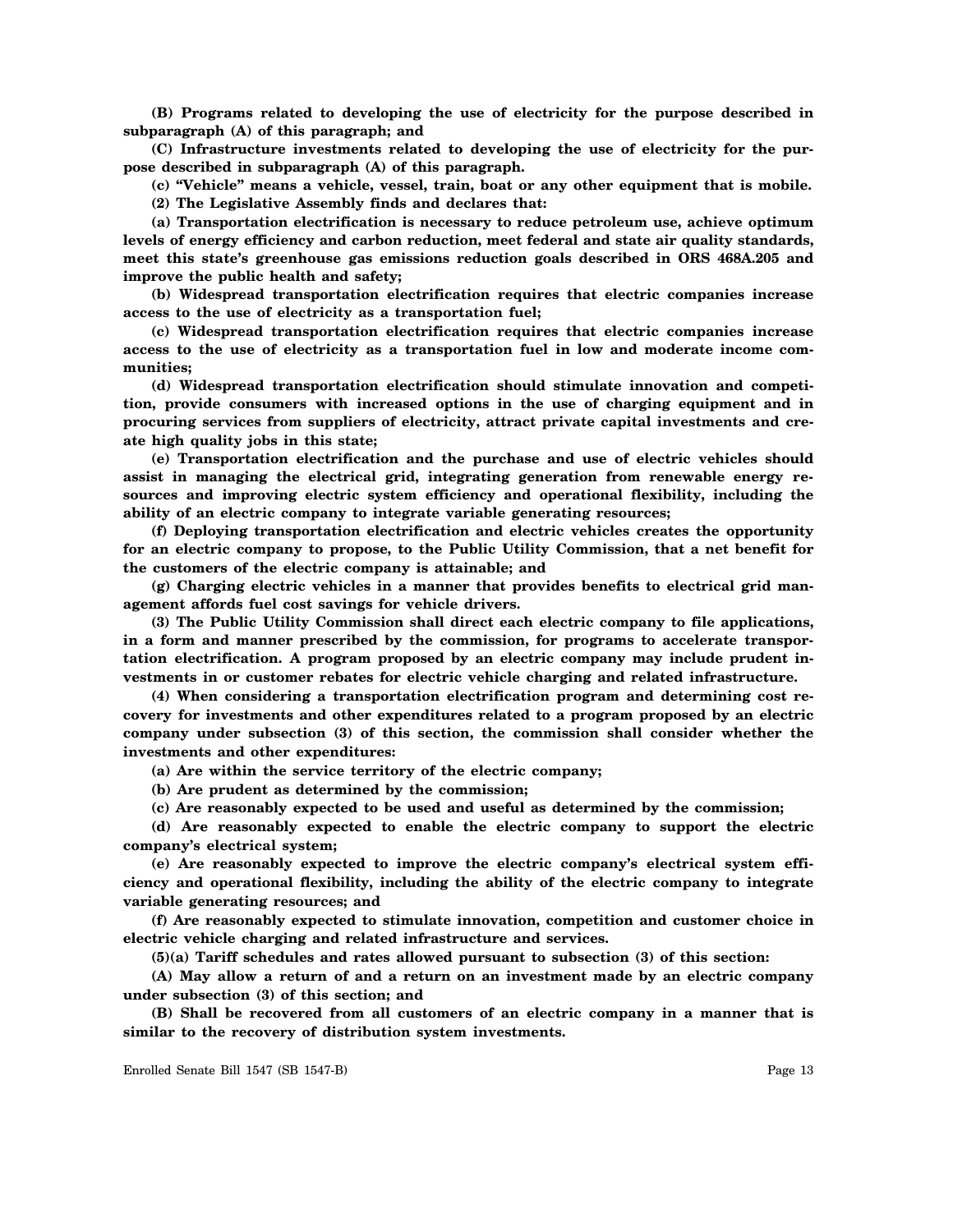**(b) A return on investment allowed under this subsection may be earned for a period of time that does not exceed the depreciation schedule of the investment approved by the commission. When an electric company's investment is fully depreciated, the commission may authorize the electric company to donate the electric vehicle charging infrastructure to the owner of the property on which the infrastructure is located.**

**(6) For purposes of ORS 757.355, electric vehicle charging infrastructure provides utility service to the customers of an electric company.**

**(7) In authorizing programs described in subsection (3) of this section, the commission shall review data concerning current and future adoption of electric vehicles and utilization of electric vehicle charging infrastructure. If market barriers unrelated to the investment made by an electric company prevent electric vehicles from adequately utilizing available electric vehicle charging infrastructure, the commission may not permit additional investments in transportation electrification without a reasonable showing that the investments would not result in long-term stranded costs recoverable from the customers of electric companies.**

**SECTION 21. For purposes of section 20 of this 2016 Act, electric vehicle charging and related infrastructure must be installed on or after July 1, 2016.**

## **SOLAR PROGRAM**

# **(Community Solar Projects)**

**SECTION 22. (1) For purposes of this section:**

**(a) "Community solar project" means one or more solar photovoltaic energy systems that provide owners and subscribers the opportunity to share the costs and benefits associated with the generation of electricity by the solar photovoltaic energy systems.**

**(b) "Electric company" has the meaning given that term in ORS 757.600.**

**(c) "Owner" means a customer of an electric company who has proportionate ownership of part of a community solar project, such as direct ownership of one or more solar panels or shared ownership of the infrastructure of the community solar project.**

**(d) "Project manager" means the entity identified as having responsibility for managing the operation of a community solar project and, if applicable, for maintaining contact with the electric company that procures electricity from the community solar project. A project manager may be:**

**(A) An electric company; or**

**(B) An independent third party.**

**(e) "Solar photovoltaic energy system" means equipment and devices that have the primary purpose of collecting solar energy and generating electricity by photovoltaic effect.**

**(f) "Subscriber" means a customer of an electric company who proportionately leases part of a community solar project for a minimum of 10 years.**

**(2)(a) The Public Utility Commission shall establish by rule a program for the procurement of electricity from community solar projects. As part of the program, the commission shall:**

**(A) Adopt rules prescribing what qualifies a community solar project to participate in the program;**

**(B) Certify qualified community solar projects for participation in the program;**

**(C) Prescribe the form and manner by which project managers may apply for certification under the program; and**

**(D) Require, by rule or order, electric companies to enter into a 20-year power purchase agreement with a certified community solar project.**

**(b) The commission shall adopt rules under paragraph (a)(A) of this subsection that, at a minimum:**

**(A) Incentivize consumers of electricity to be owners or subscribers;**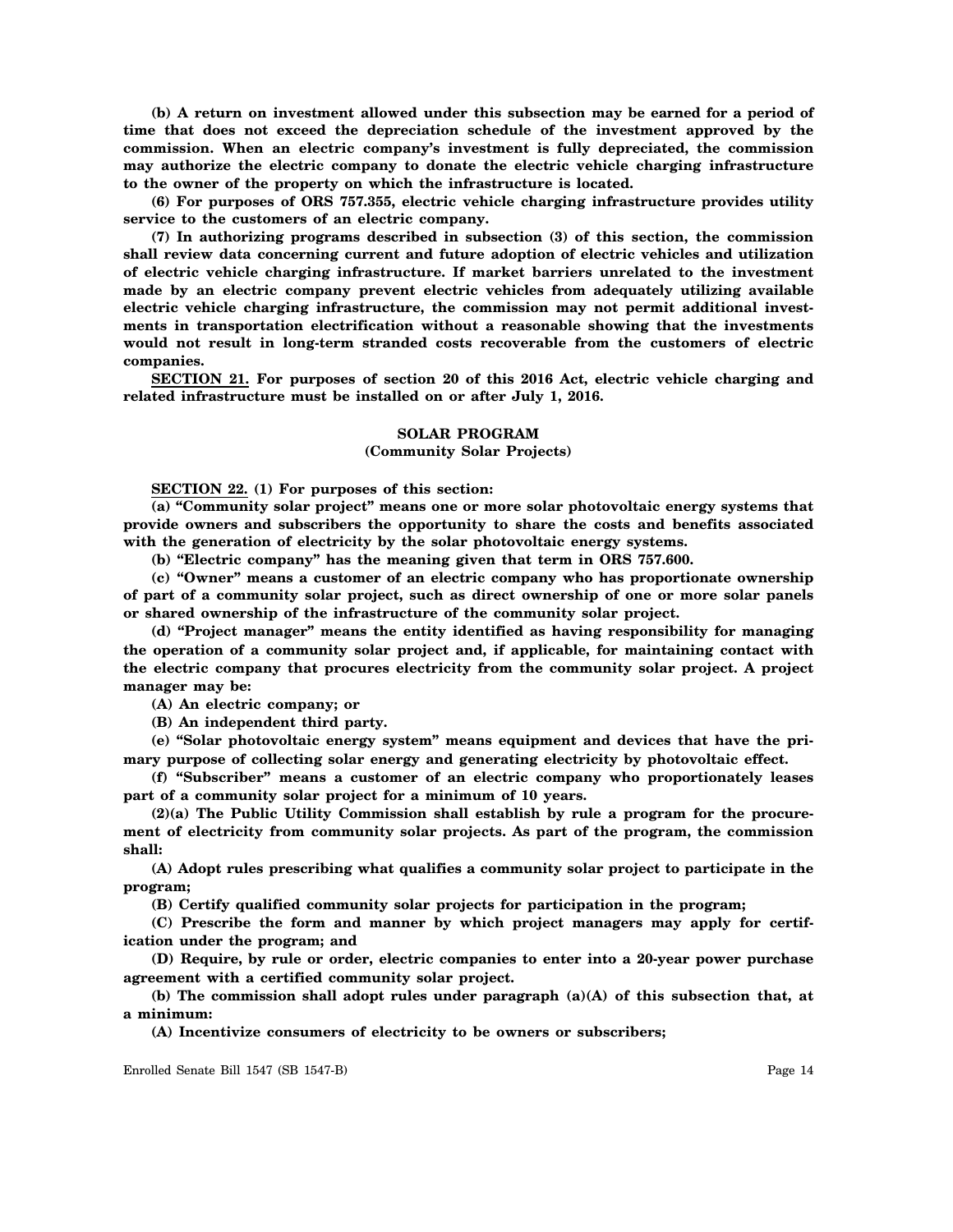**(B) Minimize the shifting of costs from the program to ratepayers who do not own or subscribe to a community solar project;**

**(C) Where an electric company is the project manager, protect owners and subscribers from undue financial hardship; and**

**(D) Protect the public interest.**

**(c) The commission may suspend the program adopted under this subsection if the commission has good cause to suspend the program.**

**(3) A community solar project:**

**(a) Must have at least one solar photovoltaic energy system with a minimum generating capacity of 25 kilowatts;**

**(b) Must be located in this state; and**

**(c) May be located anywhere in this state.**

**(4) A project manager may offer ownership in or subscriptions to a community solar project only to consumers of electricity that are located:**

**(a) In this state; and**

**(b) In the service territory of an electric company.**

**(5)(a) A project manager may offer proportional ownership in or proportional subscriptions to a community solar project in any amount that does not exceed a potential owner's or potential subscriber's average annual consumption of electricity.**

**(b) Any value associated with the generation of electricity in excess of an offer to own or subscribe to a community solar project as limited by paragraph (a) of this subsection must be used by the electric company procuring electricity from the community solar project in support of low-income residential customers of the electric company.**

**(6)(a) Except as provided in paragraph (b) of this subsection, an electric company shall credit an owner's or subscriber's electric bill for the amount of electricity generated by a community solar project for the owner or subscriber in a manner that reflects the resource value of solar energy. For purposes of this paragraph, the commission shall determine the resource value of solar energy.**

**(b) The commission may adopt a rate for an electric company to use in crediting an owner's or subscriber's electric bill other than the rate described in paragraph (a) of this subsection if the commission has good cause to adopt the different rate.**

**(7)(a) Except as otherwise provided in this section, owners and subscribers shall bear the costs and benefits of constructing and operating a community solar project.**

**(b) Costs incurred by an electric company under the terms of a power purchase agreement entered into pursuant to subsection (2)(a)(D) of this section are recoverable in the rates of the electric company. Moneys collected pursuant to imposing those rates, under the terms of a power purchase agreement entered into pursuant to subsection (2)(a)(D) of this section, may be transferred to a project manager for the purpose of operating a community solar project.**

**(c) All start-up costs prudently incurred during the development or modification of the program established under this section are recoverable in the rates of an electric company.**

**(d) Owners and subscribers shall bear all ongoing costs incurred during the continued administration of the program established under this section.**

**(8) Owners and subscribers own all renewable energy certificates established under ORS 469A.130 that are associated with the generation of electricity by a community solar project, in proportion to the owner's proportional ownership in or the subscriber's proportional subscription to the community solar project.**

**(9) As part of the program established under this section, the commission shall:**

**(a) Determine a methodology by which 10 percent of the total generating capacity of the community solar projects operated under the program will be made available for use by low-income residential customers of electricity; and**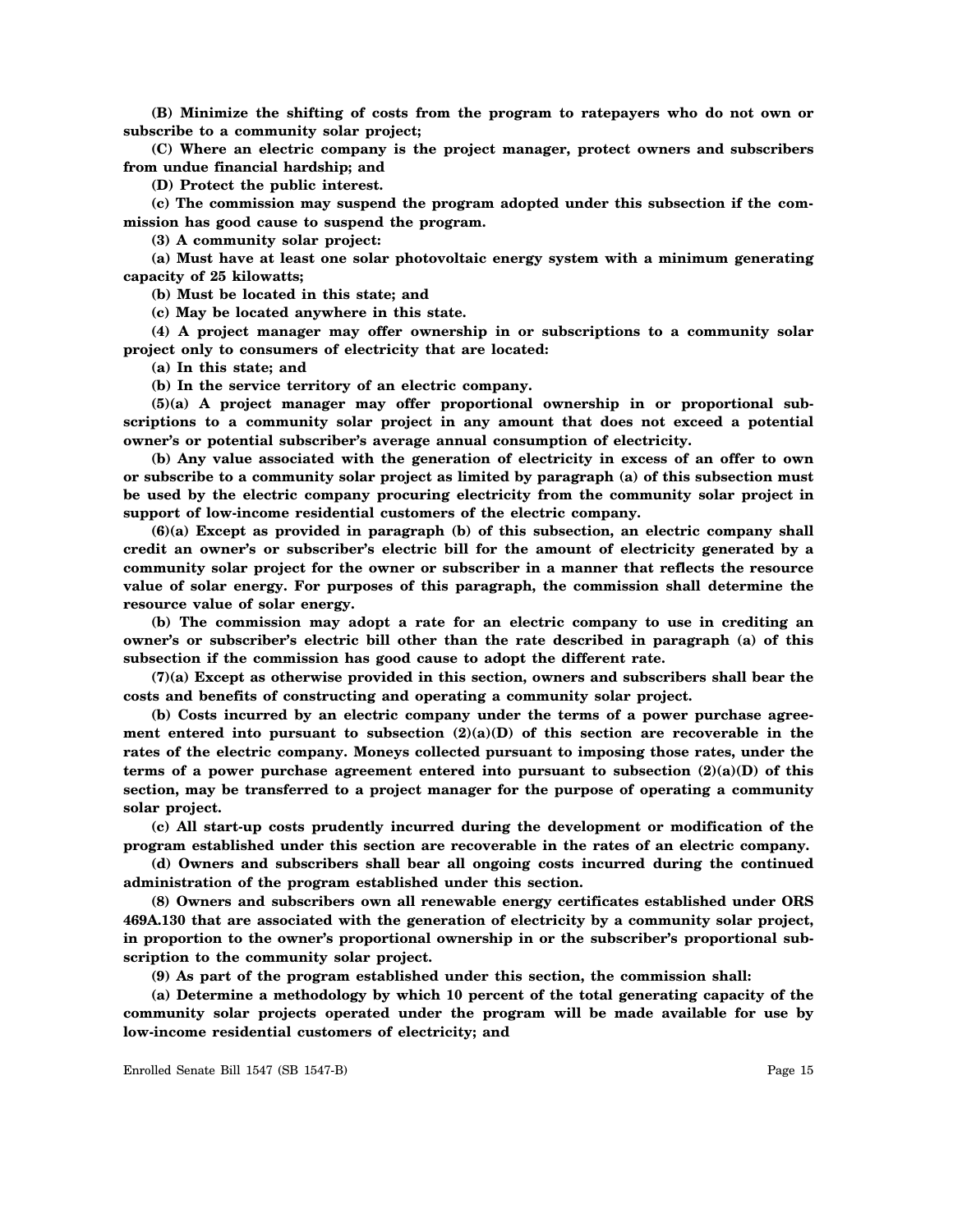**(b) Periodically review and adjust the percentage described in paragraph (a) of this subsection.**

# **(Repeal of Minimum Solar Energy Capacity Standard for Electric Companies)**

# **SECTION 23. ORS 757.370 is repealed.**

**SECTION 24.** ORS 757.375 is amended to read:

757.375. (1) Any electricity produced from a [*qualifying system under ORS 757.370*] **solar photovoltaic energy system** that is physically located in this state may be used by an electric company to comply with the renewable portfolio standard established under ORS 469A.005 to 469A.210.

(2) For each kilowatt-hour of electricity produced from a qualifying system that first becomes operational before January 1, 2016, and [*generates at least 500 kilowatts, an electric company will be credited with*] **has a nameplate capacity of between 500 kilowatts and five megawatts of alternating current, the Public Utility Commission shall credit the electric company with** two kilowatt-hours of qualifying electricity toward the **electric** company's compliance with the renewable portfolio standard under ORS 469A.005 to 469A.210, up to a maximum of 20 megawatts of capacity.

#### **CONFORMING AMENDMENTS**

#### **SECTION 25.** ORS 469A.100 is amended to read:

469A.100. (1) Electric utilities are not required to comply with a renewable portfolio standard during a compliance year to the extent that the incremental cost of compliance, the cost of unbundled renewable energy certificates and the cost of alternative compliance payments under ORS 469A.180 exceeds four percent of the **electric** utility's annual revenue requirement for the compliance year.

(2) For each electric company, the Public Utility Commission shall establish the annual revenue requirement for a compliance year no later than January 1 of the compliance year. **For each consumer-owned utility,** the governing body of [*a*] **the** consumer-owned utility shall establish the annual revenue requirement for [*the consumer-owned utility*] **a compliance year**.

(3) The annual revenue requirement for an electric utility shall be calculated based only on the operations of the **electric** utility relating to electricity. The annual revenue requirement does not include any amount expended by the **electric** utility for energy efficiency programs for customers of the **electric** utility or for low income energy assistance, the incremental cost of compliance with a renewable portfolio standard, the cost of unbundled renewable energy certificates or the cost of alternative compliance payments under ORS 469A.180. The annual revenue requirement does include:

(a) [*All*] **The** operating expenses of the **electric** utility during the compliance year, including depreciation and taxes; and

(b) For electric companies, an amount equal to the total rate base of the **electric** company for the compliance year multiplied by the rate of return established by the commission for debt and equity of the **electric** company.

(4) For the purposes of this section, the incremental cost of compliance with a renewable portfolio standard is the difference between the levelized annual delivered cost of the qualifying electricity and the levelized annual delivered cost of an equivalent amount of reasonably available electricity that is not qualifying electricity. For the purpose of this subsection, the commission or **the** governing body of a consumer-owned utility shall use the net present value of delivered cost, including:

(a) Capital, operating and maintenance costs of generating facilities;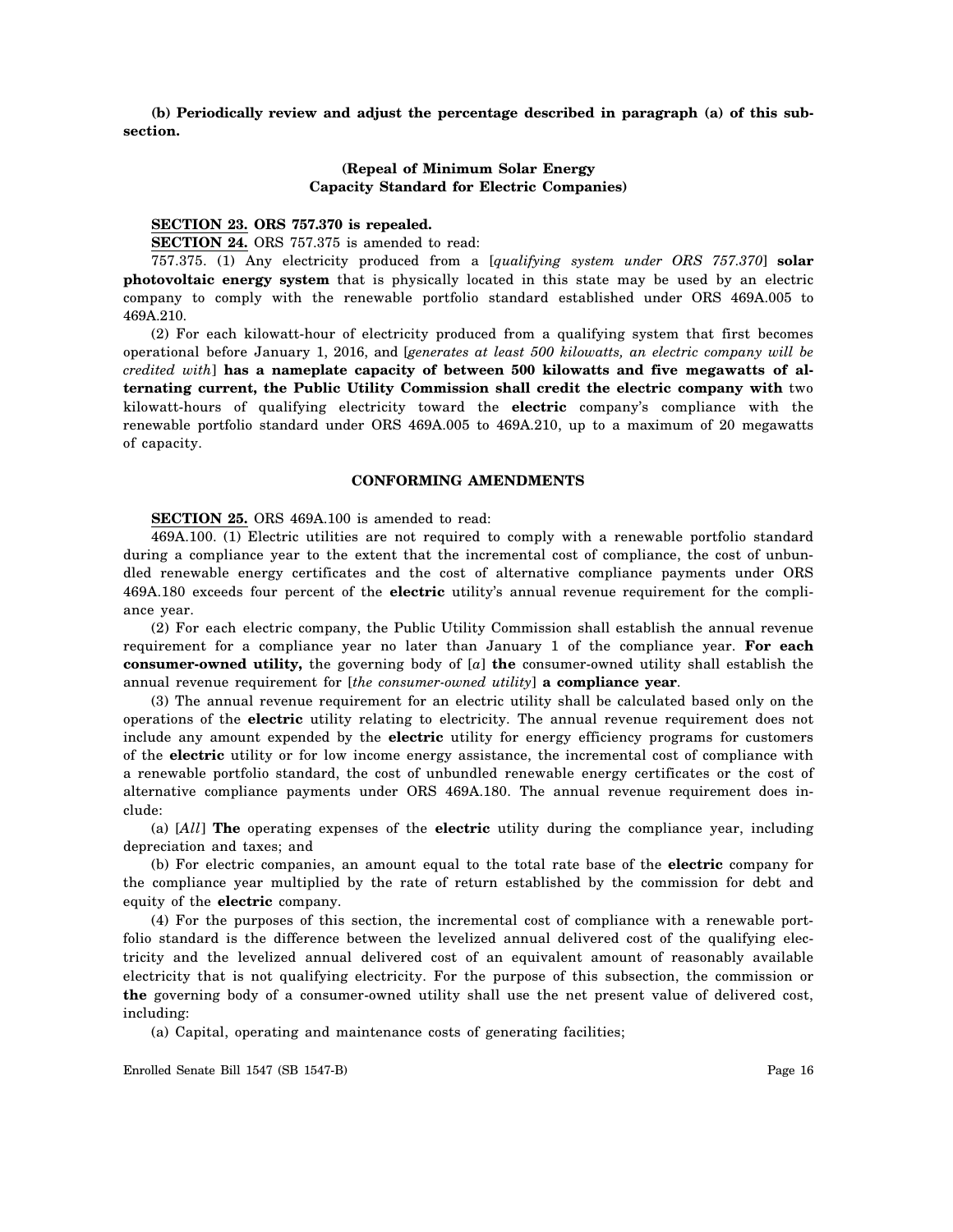(b) Financing costs attributable to capital, operating and maintenance expenditures for generating facilities;

(c) Transmission and substation costs;

(d) Load following and ancillary services costs; and

(e) Costs associated with using other assets, physical or financial, to integrate, firm or shape renewable energy sources on a firm annual basis to meet retail electricity needs.

(5) For the purposes of this section, the governing body of a consumer-owned utility may include in the incremental cost of compliance with a renewable portfolio standard all expenses associated with research, development and demonstration projects related to the generation of qualifying electricity by the consumer-owned utility.

(6) The commission shall establish limits on the incremental cost of compliance with the renewable portfolio standard for electricity service suppliers under ORS 469A.065 that are the equivalent of the cost limits applicable to the electric companies that serve the territories in which the electricity service supplier sells electricity to retail electricity consumers. If an electricity service supplier sells electricity in territories served by more than one electric company, the commission may provide for an aggregate cost limit based on the amount of electricity sold by the electricity service supplier in each territory. Pursuant to ORS 757.676, a consumer-owned utility may establish limits on the cost of compliance with the renewable portfolio standard for electricity service suppliers that sell electricity in the territory served by the consumer-owned utility.

**SECTION 26.** ORS 469A.060 is amended to read:

469A.060. (1) Electric utilities are not required to comply with the renewable portfolio standards described in ORS 469A.052 and 469A.055 to the extent that:

(a) Compliance with the standard would require the **electric** utility to acquire electricity in excess of the **electric** utility's projected load requirements in any calendar year; and

(b) Acquiring the additional electricity would require the **electric** utility to substitute qualifying electricity for electricity derived from an energy source other than coal, natural gas or petroleum.

(2)(a) Electric utilities are not required to comply with a renewable portfolio standard to the extent that compliance would require the **electric** utility to substitute qualifying electricity for electricity available to the **electric** utility under contracts for electricity from dams that are owned by Washington public utility districts and **that** are located between the Grand Coulee Dam and the Columbia River's junction with the Snake River. The provisions of this subsection apply only to contracts entered into before June 6, 2007, and to renewal or replacement contracts for contracts entered into before June 6, 2007.

(b) If a contract described in paragraph (a) of this subsection expires and is not renewed or replaced, the **electric** utility must comply, in the calendar year following the expiration of the contract, with the renewable portfolio standard applicable to the **electric** utility.

(3) A consumer-owned utility is not required to comply with a renewable portfolio standard to the extent that compliance would require the **consumer-owned** utility to reduce the **consumerowned** utility's purchases of the lowest priced electricity from the Bonneville Power Administration pursuant to section 5 of the Pacific Northwest Electric Power Planning and Conservation Act of 1980, P.L. 96-501, as in effect on June 6, 2007. The exemption provided by this subsection applies only to firm commitments for BPA electricity that the Bonneville Power Administration has assured will be available to a **consumer-owned** utility to meet agreed portions of the **consumer-owned** utility's load requirements for a defined period of time.

#### **REPORTS**

**SECTION 27. (1) On or after January 1, 2020, but no later than December 31, 2021, the Public Utility Commission shall investigate the impacts of the amendments to ORS 469A.052 by section 5 of this 2016 Act on:**

- **(a) Rates;**
- **(b) Greenhouse gas emissions;**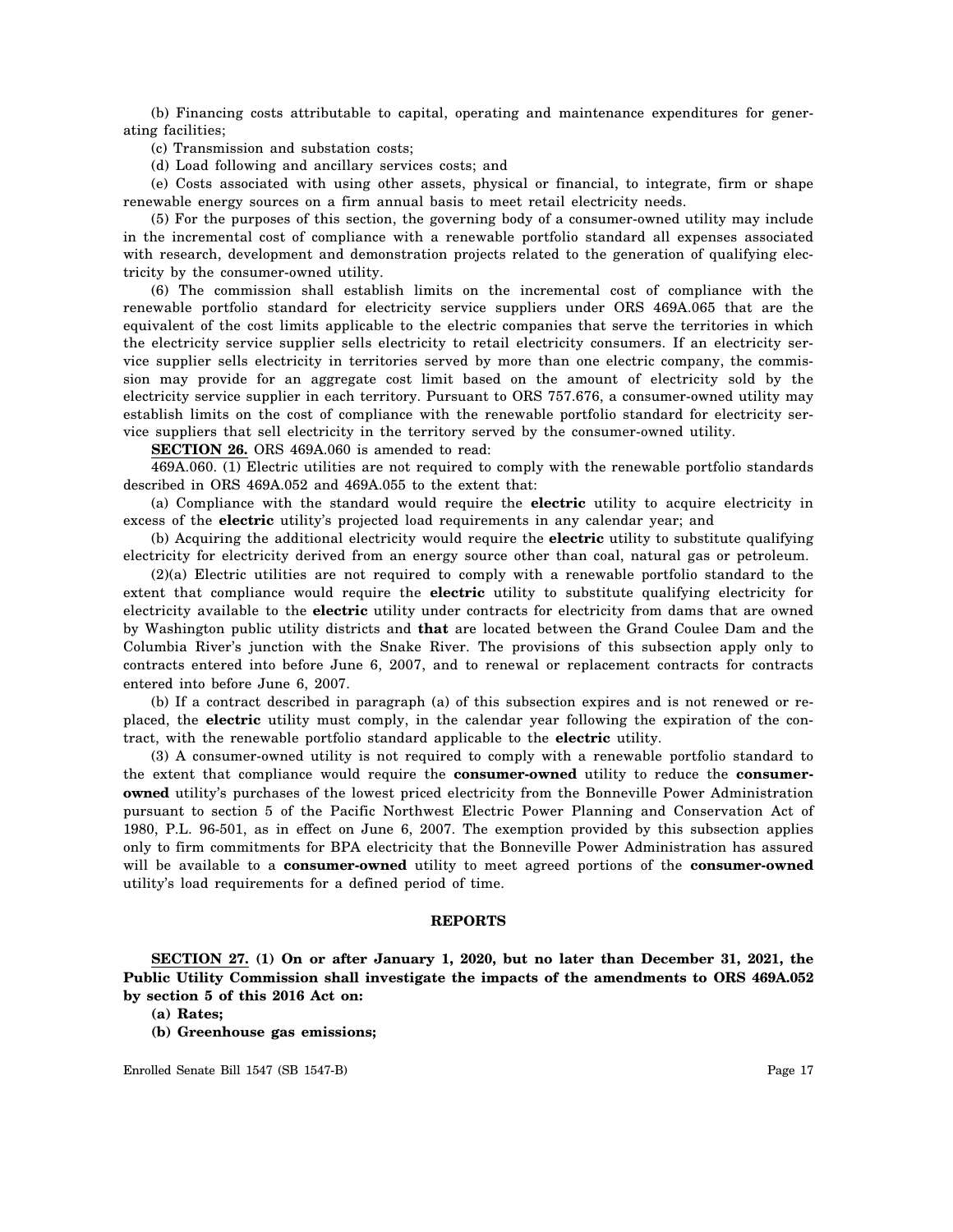**(c) Electrical system reliability and operations;**

**(d) The allocation of risk between customers of electric companies and electric companies;**

**(e) The eligibility and timing of cost recovery for the generation of qualifying electricity; and**

**(f) The resource procurement process.**

**(2) In addition to the investigation described in subsection (1) of this section, on or after January 1, 2020, but no later than December 31, 2021, the commission shall investigate the forecasting of projected state and federal production tax credits as described in section 18b of this 2016 Act and allowing those costs to be included in rates through any variable power cost forecasting process established by the commission.**

**(3) On or after January 1, 2020, but no later than December 31, 2021, the commission shall report the findings of the investigations conducted under this section to the interim committees of the Legislative Assembly related to business and energy. As part of the report, the commission may make recommendations for legislation. The commission shall submit the report in the manner required by ORS 192.245.**

**SECTION 28. On or before January 1, 2019, the Public Utility Commission shall report on the implementation of section 22 of this 2016 Act to the interim committees of the Legislative Assembly related to business and energy. As part of the report, the commission may make recommendations for legislation. The commission shall submit the report in the manner required by ORS 192.245.**

## **MISCELLANEOUS**

**SECTION 29. The Public Utility Commission shall direct each electric company in this state to file applications as required by section 20 of this 2016 Act on or before December 31, 2016.**

**SECTION 30. On or before July 1, 2017, the Public Utility Commission shall adopt rules for the implementation of community solar projects as required by section 22 of this 2016 Act.**

**SECTION 31. The unit captions used in this 2016 Act are provided only for the convenience of the reader and do not become part of the statutory law of this state or express any legislative intent in the enactment of this 2016 Act.**

**SECTION 32. This 2016 Act being necessary for the immediate preservation of the public peace, health and safety, an emergency is declared to exist, and this 2016 Act takes effect on its passage.**